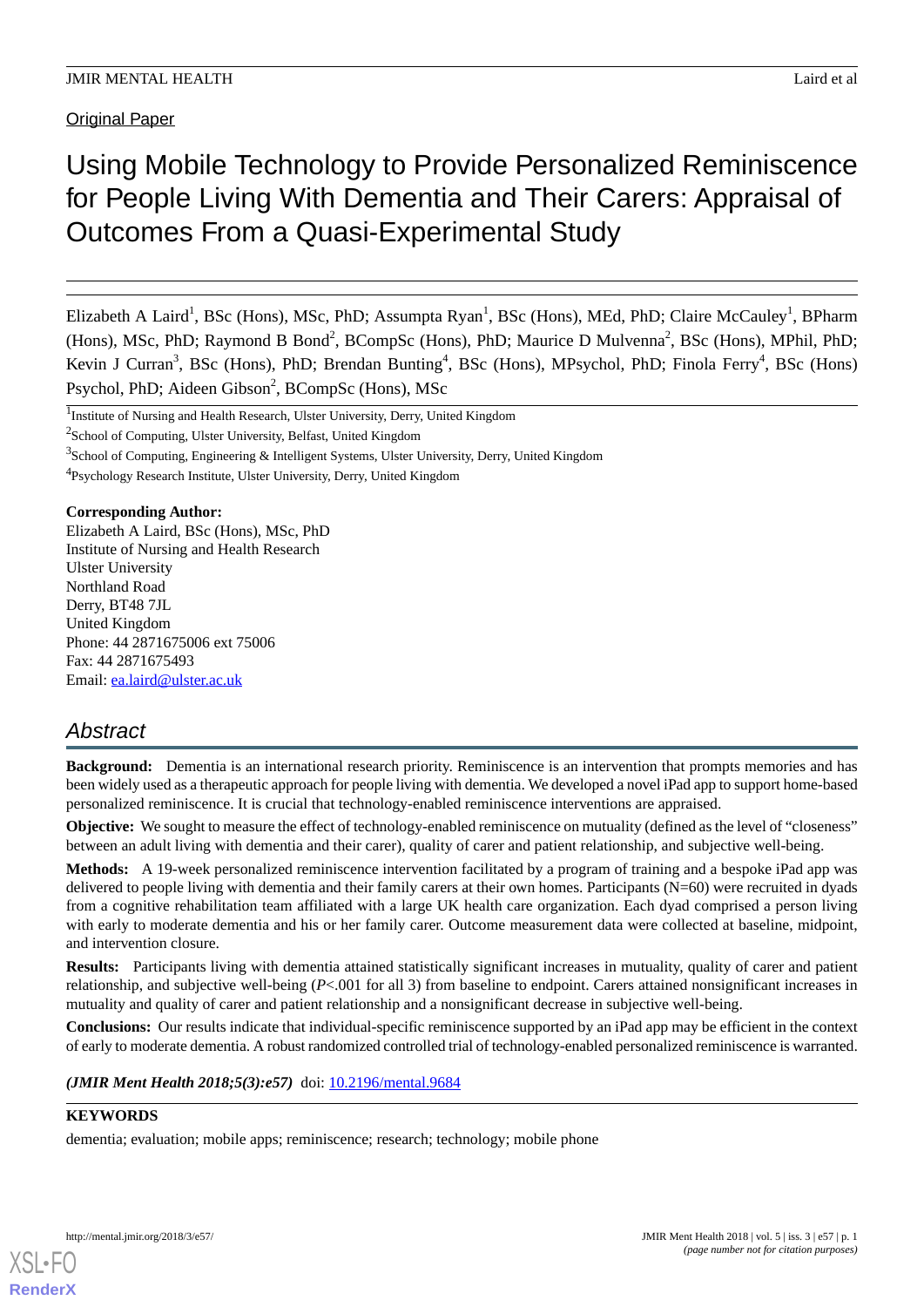## *Introduction*

#### **Background**

Dementia is an umbrella term that encompasses at least 40 conditions that feature progressive cognitive decline and are more prevalent in older age. In tandem with international aging demographics, the prevalence of dementia and associated costs have risen substantially. The estimated annual UK cost of dementia is over £26 billion [\[1](#page-9-0)], and this is higher than the combined costs for cancer, stroke, and heart disease. There is increasing evidence that nonpharmacological interventions for the symptoms of dementia can have commensurate effectiveness to pharmacological treatment and may be preferable where medication can cause negative side effects [\[2](#page-9-1)-[4](#page-10-0)]. The progressive nature of dementia presents a challenge for families providing care to a relative with this condition [\[5](#page-10-1)-[7\]](#page-10-2). Not surprisingly, the World Health Organization (WHO) has prioritized dementia as a global public health concern and has recommended that more research should be undertaken to inform supportive interventions for people living with dementia and their families [[8\]](#page-10-3).

Reminiscence refers to a range of psychosocial interventions that prompt memories and has been widely used as a therapeutic approach for people living with dementia and their carers [[9,](#page-10-4)[10\]](#page-10-5). Technology-based reminiscence increases opportunities to participate in conversations and enhances the social interactions of people living with dementia and their carers [[10\]](#page-10-5); furthermore, it enables remote reminiscence to be delivered at home [\[11](#page-10-6)]. Traditional reminiscence utilizes collections of resources such as memory boxes that can stimulate a range of senses, including touch, taste, and smell. In contrast, technology-based reminiscence is reliant on visual and auditory memory prompts. These limitations may be offset by the portability, mobility, and utility of technology-based reminiscence systems to deliver personalized reminiscence experiences.

A systematic review [[12](#page-10-7)] of technology-supported reminiscence therapy identified 44 papers that met the selection criteria. Although limited by the small sample sizes of some of the studies, the authors concluded that there were benefits to using information and communication technology (ICT) for reminiscence interventions. These benefits include access to rich and engaging multimedia reminiscence materials [\[13](#page-10-8),[14\]](#page-10-9), opportunities for people living with dementia to participate in social interactions and take ownership of conversations [[15,](#page-10-10)[16\]](#page-10-11), and a reduction in motor deficit-related barriers when interacting with media  $[16,17]$  $[16,17]$  $[16,17]$ . In the abovementioned review  $[12]$  $[12]$ , 10 reviewed papers reported on the use of "reminiscence kits" that featured a technological component. Audio was a major component of these reminiscence kits, but impact evaluation was not reported. One study [[17](#page-10-12)] examined the attitudes of older people (N=19) toward using an iPad to aid reminiscence. Participants in the study were randomly allocated to reminisce using either an iPad or more traditional images and cards. The results from that study indicated that participants enjoyed using the iPad. In a follow-up mixed methods design, a mobile app called "Memory Matters" was developed to promote reminiscence [\[15](#page-10-10)]; 18 people living with dementia and 8 family

 $XS$ -FO **[RenderX](http://www.renderx.com/)**

carers were asked to use MM for a period of 4 weeks. Consistent with the findings of a more recent study that explored a similar device [\[18](#page-10-13)], the technology-supported reminiscence was favorably evaluated. Family carers enjoyed discussing the early years with their relative, and on several occasions, the people living with dementia shared memories in a direct response to prompts provided by MM. People living with dementia who had only interacted minimally, or who had never spoken before, were observed to interact and support each other while using the app. These findings support the social engagement potential of mobile devices in the context of family caregiving in dementia [\[19](#page-10-14),[20\]](#page-10-15).

As dementia progresses, it is common for carers to report a "disappearance of the relationship"  $[21,22]$  $[21,22]$  $[21,22]$ . There is a need to support caregiving relationships in order to protect mental and physical well-being of the carers [\[23](#page-10-18),[24\]](#page-10-19). ICT has an important role to play in this endeavor by supporting social connectivity [[25\]](#page-10-20). It is important, therefore, that in studies of technology-based reminiscence, family carers are included in addition to people living with dementia.

Our research team was motivated by the rising acceptability of health apps to develop and test the feasibility of a novel app to deliver personalized reminiscence among people living with dementia and their carers. Consistent with recommendations [[12\]](#page-10-7), validated and standard outcome measures were selected for the appraisal of efficacy. Mutuality is a scale that measures closeness in a relationship [\[26](#page-10-21)]; WHO-Five Well-Being Index (WHO-5) is a short scale for measuring emotional well-being [[27\]](#page-11-0), and Quality of Carer-Patient Relationship scale (QCPR) is a scale of family caregiving [\[28](#page-11-1)]. All 3 scales have been tested in dementia research, but not in reminiscence research. This paper contributes to the evidence base by reporting the preliminary efficacy of technology-based personalized reminiscence facilitated by a program of training and an iPad app on mutuality, quality of caregiving relationships, and subjective well-being among people living with dementia and their family carers.

#### **Development of a Reminiscence App**

The size, capacity, and low cost of ubiquitous mobile devices have made them an attractive option for technology-based reminiscence systems. As part of this study, a cross-platform device agnostic tablet app (called InspireD: an acronym for Individual-Specific Reminiscence for People living with Dementia) was developed to facilitate reminiscing activity. The two primary aims of the app were to enable people living with dementia and their family carers to select and store personalized memorabilia (photographs, videos, sounds, music, etc) and to provide easy access to these visual and audiovisual cues to support bespoke reminiscence.

The InspireD app was developed [\[29](#page-11-2)] with input from the Reminiscence Network Northern Ireland and a user development group that comprised a total of 7 dyads, with each dyad comprising a person living with dementia and his or her primary caregiver (n=14). The Agile software development approach [[30\]](#page-11-3) was adopted to allow the functional prototype to be created early in the development lifecycle, with testing for usability and refinement taking place throughout the development process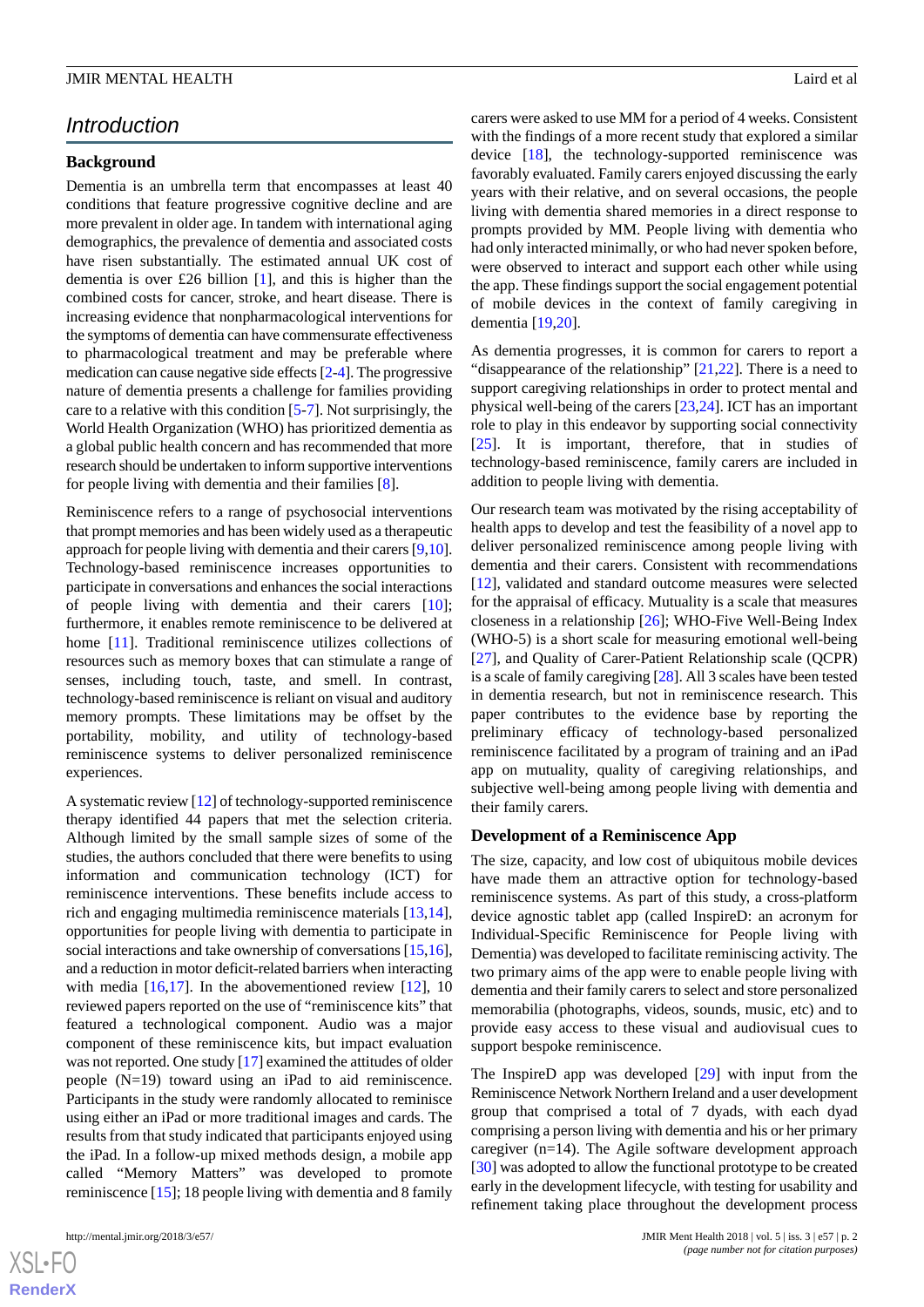[[29\]](#page-11-2). The app was implemented using Appcelerator Studio (Appcelerator Titanium SDK, US), an Eclipse-based integrated development environment that provides an environment to build, test, package, and publish apps for various platforms, including iOS and Android. The code is written in JavaScript, with native user interface (UI) elements being invoked at runtime. It incorporates local facilities for persistent data storage in SQLite database and facilitates the use of third-party app programming interfaces for Flickr and YouTube [\(Figure 1\)](#page-2-0).

The app consists of a UI that is usable and responsive across a variety of mobile devices (tablets, mobile phones). It is also possible to use the system on a personal computer or laptop via the Web browser. The main user (and co-users, ie, carers) can upload images, videos clips, and audio clips to the app. SQLite database functionality is used to store and manage data natively.

<span id="page-2-0"></span>**Figure 1.** InspireD app system architecture SQLiteDB SQLite database.

The main UI consists of a simple screen for people living with dementia to upload files with help from a reminiscence trainer or a family caregiver. A multiscreen layout allows users to choose which memorabilia they wish to access: view photos, watch videos, listen to audio files, and browse selected resources ([Figure 2\)](#page-2-1).

The design is minimalist, using verbal descriptors as well as images and icons to reinforce and indicate functionality to the user. Data are organized and presented primarily in the form of on-screen menus. The welcome screen is a simple log-in screen where the users confirm their identity by clicking a photo of themselves. The user data are contained within a local SQLite database, which can be easily queried with the reporting services enabled. Multimedia reminiscing resources (photos, videos, and audios) are also stored locally in the app data directory.



<span id="page-2-1"></span>



[XSL](http://www.w3.org/Style/XSL)•FO **[RenderX](http://www.renderx.com/)**

http://mental.jmir.org/2018/3/e57/ JMIR Ment Health 2018 | vol. 5 | iss. 3 | e57 | p. 3 *(page number not for citation purposes)*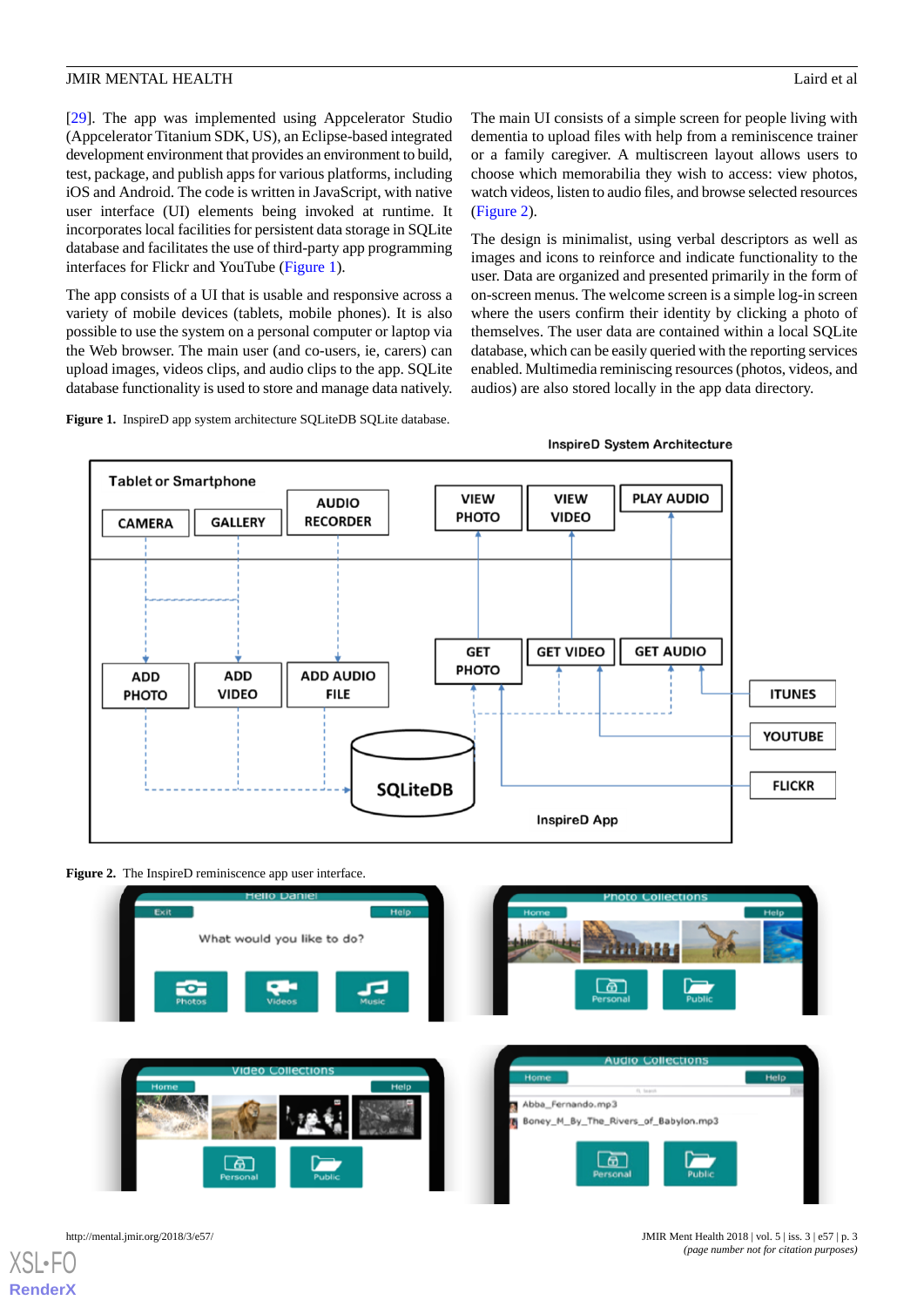The InspireD app incorporates a logging facility for 5 canonical events. These are entry (logging in), admin (adding a photo, deleting an audio, etc), reminiscing (viewing a video, viewing a photo, etc), ecological momentary assessment (EMA) questions, and exit (logging out). Usage data across the course of the intervention were collected via secure email and statistically analyzed, and the findings have been published [[31\]](#page-11-4). EMA is influenced by Kurt Lewin [[32\]](#page-11-5). The use of "in-the-moment" approaches, along with rigorous measurement techniques in psychometric research, has been validated in recent research [\[33](#page-11-6)-[36\]](#page-11-7). In our study, EMA involved the delivery of a small series of 5 questions directly to participants through the app; the feasibility of this approach in the context of dementia care is being appraised and will be reported in a subsequent paper. The InspireD system was designed with scalability in mind for future enhancements as it is envisaged that the final version will be a secure, cloud-based app accessible via a secure internet connection for authorized users. While the design incorporated the ability to store content locally on the device or to upload it to a cloud-based storage, a decision was made by the team that for the feasibility study, all content would be stored locally on the device.

## *Methods*

#### **Design**

This paper reports on a feasibility study that incorporated a quasi-experimental design. An intervention of home-based personalized reminiscence, supported by a program of training and a novel iPad app, was examined for preliminary efficacy using 3 outcome measures pertaining to mutuality, emotional well-being, and quality of carer-patient relationships. The quasi-experimental design is appropriate and a common design for assessing the feasibility of novel technological interventions [[37-](#page-11-8)[39\]](#page-11-9). In line with quality standards, repeated measures testing was employed. Data were collected at baseline, midpoint, and intervention close. [Table 1](#page-5-0) outlines the intervention activities and data collection time-points.

The model of reminiscence that was utilized to underpin the training intervention was that of simple reminiscence [[40\]](#page-11-10), which encompasses mainly unstructured autobiographic storytelling and triggers that generate spontaneous reminiscence, often within a relational context, such as special days or events shared by friends and family. The goal of this approach is to enhance social contacts and short-term well-being while also supporting intergenerational bonding [\[40](#page-11-10),[41\]](#page-11-11). Our intervention was designed to cater for the needs, preferences, and interests of people living with dementia and their family carers. As a measure of quality, the reporting of this study adheres to the Transparent Reporting of Evaluations with Nonrandomized Designs (TREND) statement [[42\]](#page-11-12).

#### **Settings**

The setting was a large health and social care trust in a region of the United Kingdom. The trust catchment area is a mix of rural and urban communities serving a population of approximately 300,000 people, with an estimated 2717 of them living with dementia. Recruitment was facilitated by the trust's community mental health team for older people and through

the trust's cognitive rehabilitation team as engagement with the latter was indicative of a diagnosis of early to moderate dementia.

#### **Participants**

A purposive sampling strategy was used to recruit 30 caregiving dyads (30 persons living with dementia and 30 carers). A sample size of 40-50 is recommended as sufficient for a feasibility study to estimate the total sample size across parameters to inform a future randomized controlled trial (RCT) [[43\]](#page-11-13). Our participants were predominantly older people, and there was potential for significant dropout. With that in mind, we increased our sample size to 60.

Inclusion and exclusion criteria were developed to minimize the potential for bias in the recruitment process. We included people who (1) had a diagnosis of early to moderate dementia, (2) were able to communicate and understand conversations, and (3) were aware of their dementia diagnosis; furthermore, we included family carers who were (1) aged  $\geq$ 18 years, (2) caring for a family member living with dementia meeting the above criteria (either cohabiting or non-cohabiting), and (3) aware of their relative's dementia diagnosis. Individuals with a major illness or disability that hindered their ability to engage in the study were excluded. Recruitment was commenced in April 2016 and continued until the sample size of 30 dyads (N=60) was achieved in October 2016.

Ethical considerations principally pertained to voluntariness, supporting separate informed consent for the people living with dementia and their carers, handling and storage of data, and right to withdraw from the study. The study received ethical approval (REC Ref 16/NI/0002) in line with regional and National Health Service Trust research governance.

#### **Primary Outcome Measure**

The primary outcome measure was mutuality, defined as the positive quality of the relationship between the carer and the care recipient [[26\]](#page-10-21). The Mutuality scale consists of 15 items. A sample item includes "How attached are you to him or her?" A 5-point scale is used, ranging from 0 (not at all) to 4 (a great deal). Higher scores indicate a higher level of mutuality, which may support relationships in difficult circumstances. The Mutuality scale has been tested for validity in previous studies of family caregiving and has demonstrated internal consistency [[44,](#page-11-14)[45\]](#page-11-15). The mean was calculated across the response scores for data analysis [\[45](#page-11-15),[46\]](#page-11-16).

#### **Secondary Outcome Measures**

The secondary outcome measures comprised QCPR [[28\]](#page-11-1) and WHO-5 [\[27](#page-11-0),[47\]](#page-11-17). The QCPR is a 14-item scale measuring relationship quality, including level of warmth and level of criticism. The scale has demonstrated good internal consistency and concurrent validity with other measures of relationship quality and carer stress [[48\]](#page-12-0). Responses are rated using a 5-point Likert scale, scored from 1 (totally disagree) to 5 (totally agree). The 6 items measuring criticism and conflict are reverse scored in computation [[28\]](#page-11-1). Total QCPR scores are utilized for data analysis. A total score >42 is indicative of a good relationship.

 $XS$ -FO **[RenderX](http://www.renderx.com/)**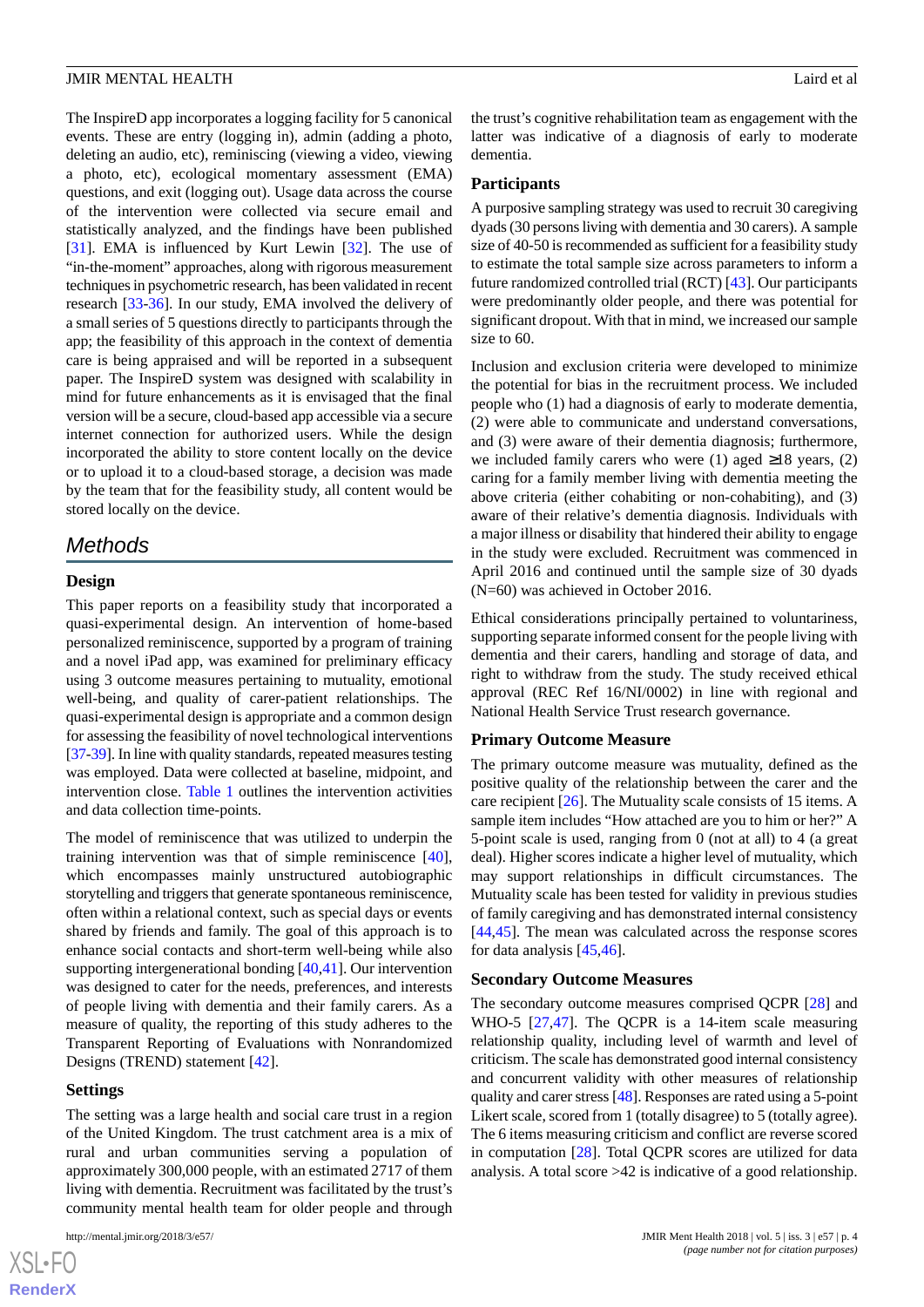The WHO-5 comprises 5 questions that tap into the subjective well-being of participants; it has been extensively tested for validity [[49,](#page-12-1)[50](#page-12-2)] and reliability [\[51](#page-12-3),[52\]](#page-12-4) scale items are scored from 0-5 and then totaled, giving a potential raw score ranging from 0 to 25. It is recommended that in studies assessing change over time, the WHO-5 raw scores are transformed to percentage scores for data analysis [\[53](#page-12-5)]. A total percentage score of  $\leq 50$  is an indication of low mood, and a score of ≤28 suggests likely depression, warranting further assessment.

#### **Intervention and Follow-Up**

Participating dyads were provided with a new touch screen tablet device that hosted the novel InspireD reminiscence app. A package of 5 reminiscence training sessions influenced by evidence-informed guidelines [\[40](#page-11-10)[,41](#page-11-11)] was delivered by a reminiscence trainer employed by the Reminiscence Network Northern Ireland. Three information technology (IT) training sessions were then provided by an IT assistant to support the participants in uploading their personal memorabilia and to use the reminiscence app independently. The reminiscence and IT training packages were provided face-to-face, at the homes of participants living with dementia. The estimated cost of the intervention, which included the training package together with the cost of the InspireD system, was £2570 per dyad. After training was completed, participants were requested to engage in simple reminiscing through the app 3 days per week for the following 12 weeks. Compliance was supported by a user-friendly instruction booklet. A phone number for the IT trainer was provided, should any technological issues arise.

Participants were followed up for a period of 19 weeks from baseline  $(T_0)$ , as outlined in [Table 1](#page-5-0). Midpoint measurement data  $(T_1)$  were collected on week 13 from baseline, which was 6 weeks into the independent use of the reminiscence technology. Endpoint measurement data were collected on week 19 at closure of the intervention  $(T_2)$ . The data collection period was May 2016 to February 2017. Given the study design, there was no control group, and given the nature of the intervention, it was not possible to blind the participants or the trainers administering the intervention. All data were uploaded to IBM SPSS version 23 [\[54](#page-12-6)] using unique anonymized identification codes by the research assistant. The researcher responsible for analyzing the data and interpreting the results used that anonymized dataset.

## **Statistical Analysis**

We used descriptive statistics to describe and synthesize the data pertaining to the characteristics of the participants. Missing data analysis, as recommended, was undertaken to discern possible patterns and challenges in the selected measurement tools [[55\]](#page-12-7). We performed chi-square tests for analysis of nominal variables and independent *t* tests to compare measurement scores in Mutuality, QCPR, and WHO-5 across the dyad relationship (people living with dementia and their carers) and across gender at baseline; chi-square tests were not performed when numbers in categories were less than 5. Paired *t* tests were performed to investigate the differences in scores across 2 time-points. Furthermore, we performed within and between repeated measures analysis of variance (ANOVA) to investigate the impact of the intervention over time.

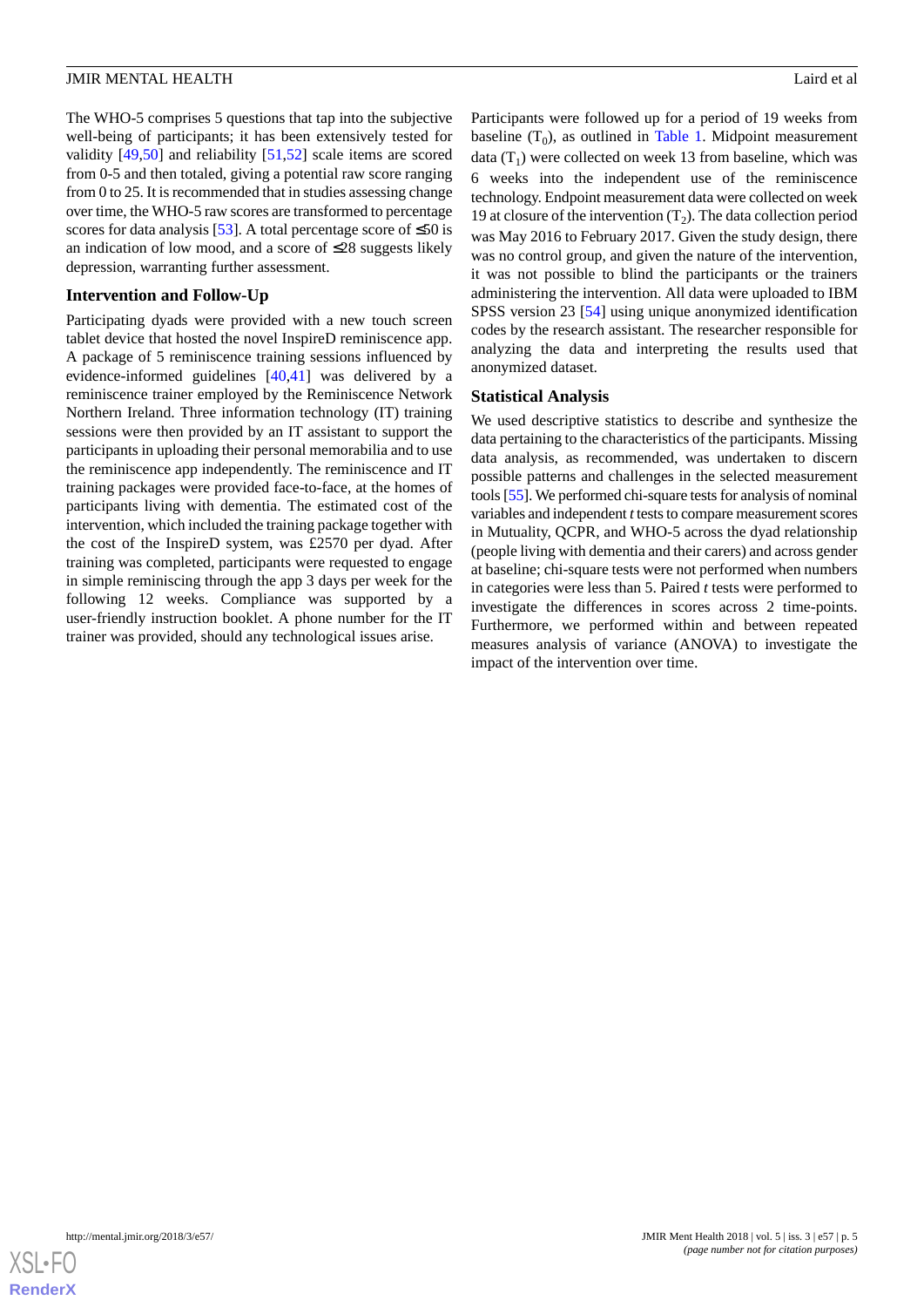#### **JMIR MENTAL HEALTH** Laird et al.

<span id="page-5-0"></span>**Table 1.** Intervention activities and data collection time-points.

| Timescale and activities                             | Data collection time-points | Repeated measures                                             |
|------------------------------------------------------|-----------------------------|---------------------------------------------------------------|
| Preintervention                                      |                             |                                                               |
| <b>Baseline</b>                                      | Baseline $(T_0)$            | Mutuality<br>$WHO-5^b$<br>$\bullet$<br>QCPR <sup>c</sup><br>٠ |
| 19-week intervention                                 |                             |                                                               |
| <b>Weeks 1-6 training</b>                            |                             |                                                               |
| Reminiscence training package (5 sessions)           | N/A <sup>a</sup>            | N/A                                                           |
| Information technology training package (3 sessions) | N/A                         | N/A                                                           |
| Week 7-19 reminiscence using iPad app                |                             |                                                               |
| Home reminiscence begins in week 7                   | N/A                         | N/A                                                           |
| Home reminiscence continues in week 13               | Midpoint $(T_1)$            | Mutuality<br>WHO-5<br><b>QCPR</b>                             |
| Home reminiscence ends in week 19                    | Endpoint $(T_2)$            | Mutuality<br>WHO-5<br><b>QCPR</b>                             |

 ${}^{\text{a}}$ N/A: not applicable.

<sup>b</sup>WHO-5: World Health Organization–Five Well-Being Index.

<sup>c</sup>QCPR: Quality of the Carer and Patient Relationship scale.

Correlational tests were performed to investigate relationships between continuous variables. On an intention-to-treat basis [[55](#page-12-7)[,56](#page-12-8)], missing data for Mutuality, QCPR, and WHO-5 were managed using the expectation-maximization imputation approach.

## *Results*

#### **Baseline Assessment**

A baseline assessment of demographic details, Mutuality, QCPR, and WHO-5 was conducted prior to the program of reminiscence and IT training. We recruited 60 participants, in 30 dyads, in this study. Of them, a total of 58 participants (29 dyads) were retained in the study at completion. The participant characteristics and baseline measurement scores are presented in [Table 2.](#page-6-0) Of all the participants with dementia, 67% (20/30) were men. A chi-square test for independence (with Yates continuity correction) was performed, and it revealed that the

gender composition of the carer participants was different from that of participants living with dementia. Of all the carers, 80%  $(24/30)$  were women  $(P=.001)$ . The age range of participants living with dementia was 61-94 years and that of the carers was 31-91 years. An independent *t* test revealed that the age of the carers (mean 67 years, SD 14.8) was significantly lower than that of the participants living with dementia (mean 79 years, SD 8.9; *P*<.001). In 23 of the dyads, the carer was living in the same house as the participant living with dementia. The majority of the participants living with dementia had little or no IT experience, whereas the majority of carer participants had at least moderate IT experience.

There were no missing data at baseline. Mean mutuality score at baseline was 3.13 (SD 0.68), indicating a moderate level of closeness in the relationship. Visual inspection of the histogram and Q-Q plots indicated a reasonable but positively skewed distribution.

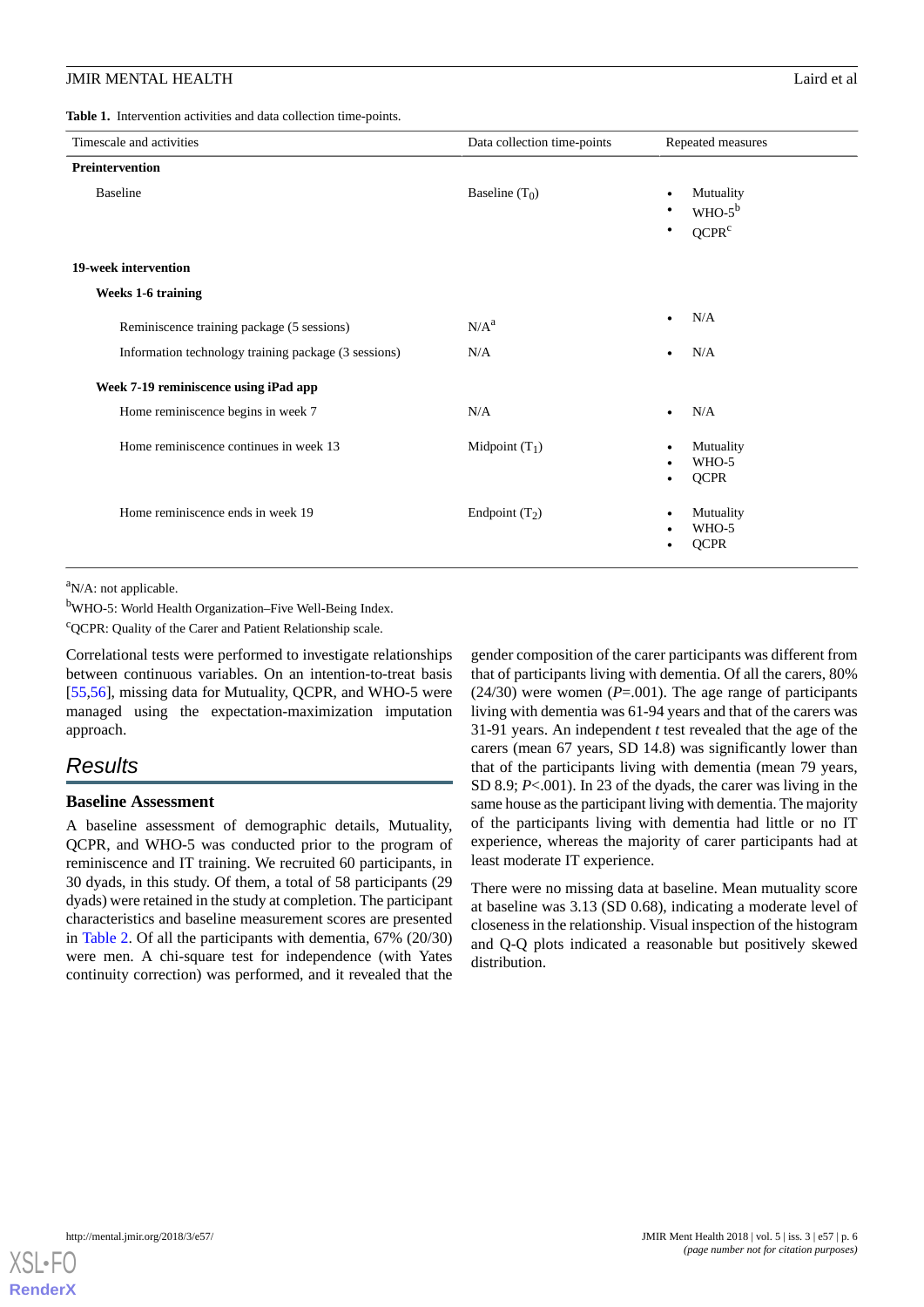#### **JMIR MENTAL HEALTH** Laird et al.

<span id="page-6-0"></span>**Table 2.** Baseline characteristics of participants.

| Characteristic                       | Number of participants $(N=60)$ | People living with dementia $(n=30)$ | Family carers (n=30) | $P$ value <sup>a</sup> |
|--------------------------------------|---------------------------------|--------------------------------------|----------------------|------------------------|
| Age (years), mean (SD)               | 73(13)                          | 79 (8.9)                             | 67(14.8)             | < 0.001                |
| Age range (years)                    | 31-94                           | 61-94                                | 31-91                | $N/A^b$                |
| Gender, n (%)                        |                                 |                                      |                      |                        |
| Male                                 | 26(43)                          | 20(67)                               | 6(20)                | N/A                    |
| Female                               | 34 (57)                         | 10(33)                               | 24 (80)              | .001                   |
| Marital status, n (%)                |                                 |                                      |                      |                        |
| Married                              | 47 (78)                         | 22(73)                               | 25(83)               | N/A                    |
| Widowed                              | 9(15)                           | 8(27)                                | 1(3)                 | N/A                    |
| Separated or single                  | 4(6.7)                          | 0(0)                                 | 4(13)                | $\rm N/A$              |
| $IT^c$ experience, n $(\frac{6}{6})$ |                                 |                                      |                      |                        |
| Little or none                       | 35(58)                          | 24(80)                               | 11(37)               | $\rm N/A$              |
| Moderate                             | 21(35)                          | 5(17)                                | 16(53)               | N/A                    |
| A lot                                | 4(7)                            | 1(3)                                 | 3(10)                | N/A                    |
| Home internet access, n (%)          | 52 (87)                         | 25(83)                               | 27 (90)              | $\rm N/A$              |
| Hobby choices, n (%)                 |                                 |                                      |                      |                        |
| Social                               | 29(48)                          | 14(47)                               | 15(50)               | N/A                    |
| Physical fitness                     | 19 (32)                         | 8(27)                                | 11(37)               | $\rm N/A$              |
| Creative                             | 7(12)                           | 4(13)                                | 3(10)                | $\rm N/A$              |
| No hobby                             | 5(8)                            | 4(13)                                | 1(3)                 | $\rm N/A$              |
| Repeated measures, mean (SD)         |                                 |                                      |                      |                        |
| Mutuality                            | 3.13(0.68)                      | 3.24(0.54)                           | 3.02(0.79)           | .22                    |
| QCPR <sup>d</sup>                    | 57.4 (7.9)                      | 58.1(7.1)                            | 56.7(8.6)            | .52                    |
| $WHO-5e$                             | 61.0(23.9)                      | 60.8(26.2)                           | 61.2(21.8)           | .94                    |

<sup>a</sup>P values <.05 indicate significance.

 $b_{N/A}$ : not applicable.

<sup>c</sup>IT: information technology.

d<sub>QCPR</sub>: Quality of Carer-Patient Relationship scale.

<sup>e</sup>WHO-5: World Health Organization–Five Well-Being Index.

There was no significant difference in baseline mutuality for participants living with dementia and carers (*P*=.22). There was a statistically significant difference between mutuality for men (mean 2.9, SD 0.78) and women (mean 3.3, SD 0.56), with women having higher scores (95% CI −0.756 to −0.026; *P*=.04). No relationship was discerned between age and baseline mutuality (r=0.09).

Mean QCPR score was 57.4 (SD 0.9), indicating a good relationship. A Kolmogorov-Smirnov statistic of 0.057 was suggestive of a normal distribution, supported by visual inspection of histograms and Q-Q plots. There was no significant difference in baseline QCPR score between participants living with dementia and carers ( $P = .52$ ) or between men and women (*P*=.91). There was a positive but weak correlation between age and QCPR (r=−0.123), which failed to reach statistical significance (*P*=.35).

Mean WHO-5 score was 61.0 (SD 23.9), indicating a moderate level of subjective well-being. The Shapiro-Wilks statistic (appropriate for a small sample) of 0.052 suggested normality, and this was supported by visual inspection of histograms and Q-Q plots. There was no significant difference in WHO-5 score between participants living with dementia and carers (*P*=.94) or between men and women (*P*=.40). No relationship was discerned between age and baseline WHO-5 (r=−0.04).

#### **Missing Data Analysis**

At  $T_1$  (midpoint), 5% (3/60) participants had missing data: participant 50 had 2.9% missing data; participant 11 had 5.9% missing data, and participant 44 was unavailable for data collection due to a hospital admission. At  $T_2$  (endpoint), 6.6% (4/60) participants had missing data: participant 20 had 2.9% missing data; participant 43 was unavailable due to a hospital admission, and one participant had died and her carer withdrew from the study.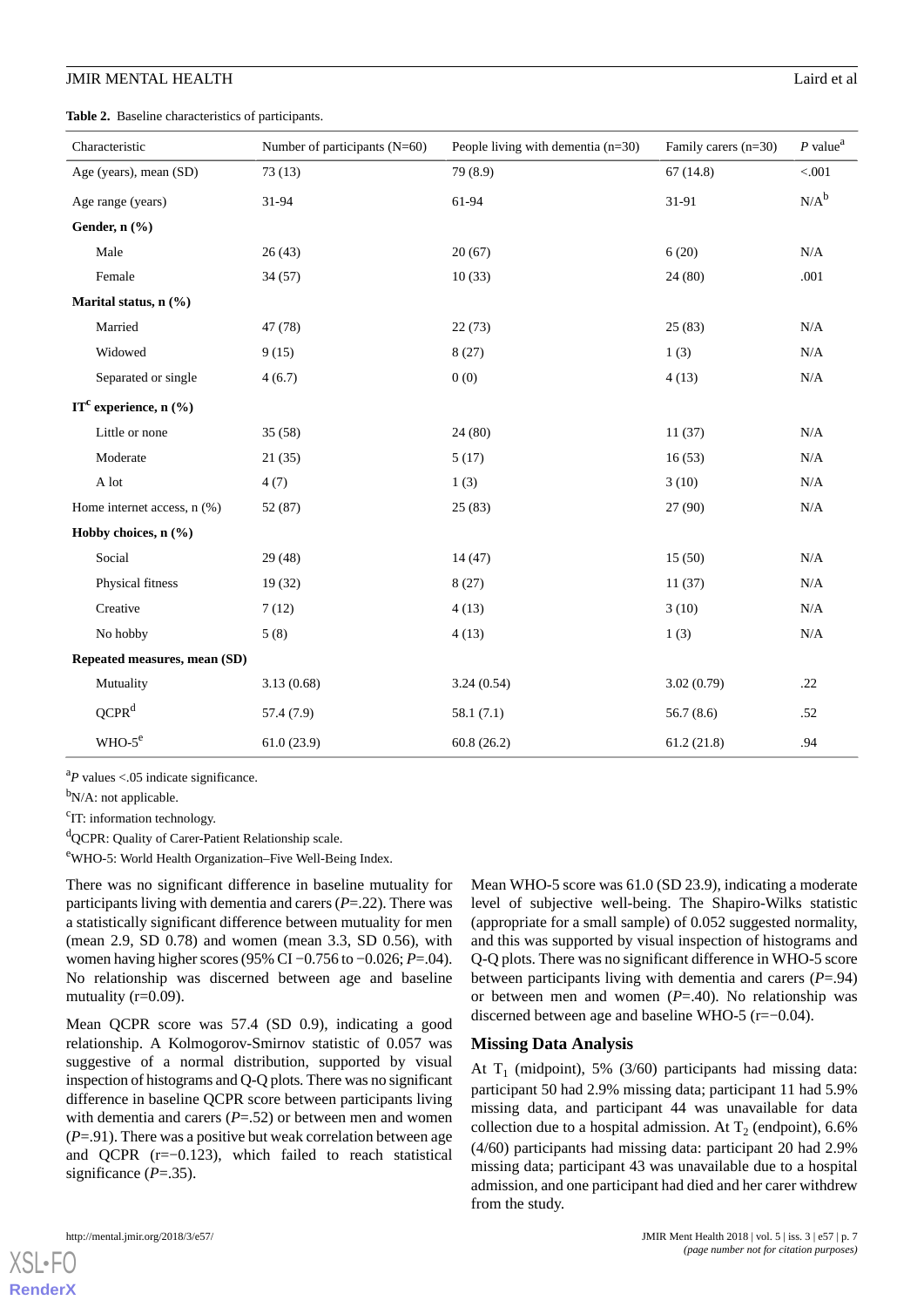#### **Intention-to-Treat Analysis**

Paired-samples *t* tests were conducted to compare baseline and endpoint measurement scores. There was a statistically significant increase in mutuality scores of participants living with dementia from baseline (mean 3.24, SD 0.545) to endpoint (mean 3.64, SD 0.274; 95% CI −0.56 to −0.23; *P*<.001, two-tailed). Furthermore, there was a statistically significant increase in QCPR scores of participants living with dementia from baseline (mean 58.07, SD 7.12) to endpoint (mean 63.2, SD 4.32; 95% CI −7.42 to −2.84; *P*<.001, two-tailed). Similarly, there was a statistically significant increase in WHO-5 scores of participants living with dementia from baseline (mean 60.8, SD 26.2) to endpoint (mean 70.6, SD 21.4; 95% CI −14.8 to −4.84; *P*<.001, two-tailed).

Regarding the carers, there was an increase in mutuality from baseline (mean 3.02, SD 0.79) to endpoint (mean 3.07, SD 0.60), but the increase was not statistically significant (*P*=.52). Similarly, an increase in carer QCPR scores from baseline (mean 56.7, SD 8.66) to endpoint (mean 57.9, SD 8.26) was not statistically significant (*P*=.28). There was a decrease in carer WHO-5 scores from baseline (mean 61.2, SD 21.8) to endpoint (mean 60.2, SD 23.4), but the change in the scores was not statistically significant (*P*=.74).

Mixed between-within subjects ANOVA was performed to assess the impact of the reminiscence intervention over time and between participants living with dementia and the carers. For the participants living with dementia, mean mutuality increased from baseline to midpoint and then further increased at endpoint. For the carers, mean mutuality peaked at midpoint. A similar pattern for participants living with dementia and carers was observed in mean QCPR scores over time. Regarding WHO-5, the mean scores of participants living with dementia increased from baseline to midpoint, with a further increase at endpoint. For the carers, mean WHO-5 scores decreased from baseline to midpoint and then increased to the end point. Mean outcome measurement scores, SDs, time-related *P* values, and pattern difference *P* values are presented in [Table 3](#page-8-0).

A statistically significant effect of the intervention on mutuality was demonstrated over time, Wilks lambda=0.77, F(2,57)=8.17, *P*=.001, partial eta squared=0.22. The pattern of mutuality scores for the participants living with dementia and the carers was significantly different, Wilks lambda=0.87, F(2,57)=4.23, *P*=.02, partial eta squared=0.129, with participants living with dementia exhibiting higher scores. A statistically significant effect of the intervention on QCPR was demonstrated over time, Wilks lambda=0.777, F(2,57)=8.15, *P*=.001, partial eta squared=.223. The pattern of QCPR scores for participants living with dementia and carers was statistically significant, Wilks lambda=0.88, F(2,57)=3.72, *P*=.03, partial eta squared=0.116. The participants living with dementia exhibited higher scores. Overall, the intervention did not demonstrate a significant effect on WHO-5 scores over time, Wilks lambda=0.90, F(2,57)=2.94, *P*=.06, partial eta squared=0.09. However, a statistically significant difference was found in the pattern of scores between the participants living with dementia and the carers, Wilks lambda=0.85, F(2,57)=4.90, *P*=.01, partial eta squared= 0.147. The participants living with dementia exhibited a pattern of higher scores.

## **Estimation of Sample Size for a Future Randomized Controlled Trial**

A linear mixed model for a 2-way repeated measures ANOVA (fixed effects) was used to analyze the data. The between effect was dyad role, that is, participants living with dementia versus carers. The statistical power for the between effect in the model, based on the results from the mutuality measure, was 36 individuals per group (total=72). The power to detect the effects was set at 0.9 in all of the analyses.

For the within effect (repeated measures for both carers and those living with dementia), to detect the main effect of time (within subject effect), a sample of 16 respondents would be required in each group (total=32). For between-within subjects (interaction), to detect the interaction of condition (carer vs those living with dementia) and time, a sample of 39 individuals in each condition (total=78) would be required to detect an effect similar to that present in the previous study, with a statistical power of 0.9.

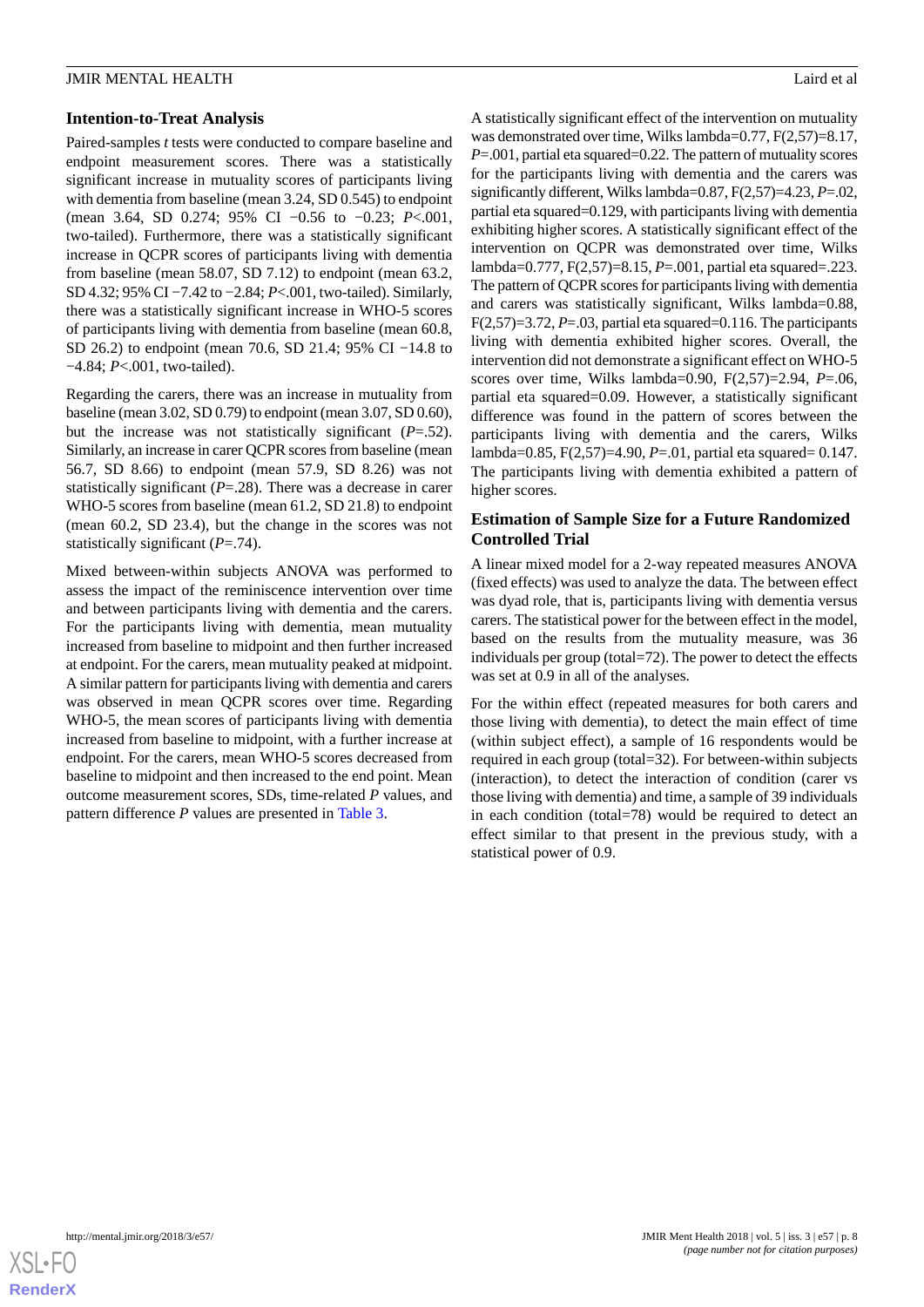<span id="page-8-0"></span>**Table 3.** Measures across time.

| Measure and participant | Baseline $(T_0)$ ,<br>mean $(SD)$ | Midpoint $(T_1)$ ,<br>mean $(SD)$ | Endpoint, $(T2)$ ,<br>mean $(SD)$ | N  | Time P value | Pattern P value |
|-------------------------|-----------------------------------|-----------------------------------|-----------------------------------|----|--------------|-----------------|
| <b>Mutuality</b>        | 3.1(0.687)                        | 3.4(0.55)                         | 3.4(0.543)                        | 60 | .001         | N/A             |
| PLWD <sup>a</sup>       | 3.2(0.556)                        | 3.6(0.203)                        | 3.6(0.275)                        | 30 | $N/A^b$      | N/A             |
| Carer                   | 3.0(0.799)                        | 3.1(0.67)                         | 3.1(0.601)                        | 30 | N/A          | .02             |
| QCPR <sup>c</sup>       |                                   |                                   |                                   |    |              |                 |
| <b>PLWD</b>             | 58.1 (7.1)                        | 61.3(5.2)                         | 63.2(4.3)                         | 30 | N/A          | N/A             |
| Carer                   | 56.8 (8.7)                        | 58.6 (7.4)                        | 58.9 (8.3)                        | 30 | N/A          | .03             |
| Total                   | 57.4 (7.9)                        | 59.9 (6.5)                        | 60.6(7.0)                         | 60 | .001         | N/A             |
| $WHO-5^d$               |                                   |                                   |                                   |    |              |                 |
| <b>PLWD</b>             | 60.8(26)                          | 69.9(18)                          | 70.7(21)                          | 30 | N/A          | N/A             |
| Carer                   | 61.2(22)                          | 56.5 (27)                         | 60.3(23)                          | 30 | N/A          | .01             |
| Total                   | 61.0(24)                          | 63.2(24)                          | 65.5(23)                          | 60 | .06          | N/A             |

<sup>a</sup>PLWD: person living with dementia.

 $b_{N/A}$ : not applicable.

<sup>c</sup>QCPR: Quality of Carer-Patient Relationship scale.

<sup>d</sup>WHO-5: World Health Organization–Five Well-Being Index.

## *Discussion*

#### **Principal Findings**

In this quasi-experimental study, we sought to appraise outcomes from a feasibility study of individual-specific reminiscence facilitated by a program of training and an iPad app. A total of 58 participants (29 dyads) were retained in the study at completion, supporting the understanding that neither age nor a diagnosis of dementia are barriers to engagement in home-based research using technology. The main findings from the study are as follows: (1) statistically significant increases in mutuality, quality of carer and patient relationship, and emotional well-being of participants living with dementia from baseline to endpoint; (2) nonsignificant increases in mutuality and QCPR and a nonsignificant decrease in WHO-5 scores for the carer participants from baseline to endpoint; and (3) statistically significant differences in patterns of intervention effect across time, with the participants living with dementia exhibiting patterns of higher scores. It is difficult to determine the clinical significance of these changes as this was outside the remit of this feasibility study. However, a future RCT could include additional scales such as the mini-mental state examination [\[57](#page-12-9)] and Geriatric Depression Scale Short Form [[58\]](#page-12-10) in repeated measures testing.

#### **Comparison With Prior Work**

There is increasing use of mobile computer software and rising acceptability of health promotion apps internationally [[29](#page-11-2)[,59](#page-12-11)-[62\]](#page-12-12). It was foreseen that the future would bring opportunities for reminiscing facilitated by touch screen interfaces [[10\]](#page-10-5). Ours was a feasibility study with the objectives of testing a novel intervention of individual-specific reminiscence and investigating its impact. The total number of participants  $(N=60)$  recruited to this study is a significant

 $X$ SL•FO **[RenderX](http://www.renderx.com/)** increase from previous technology-enabled reminiscence studies [[12\]](#page-10-7). The 3 outcome measures utilized in our study were mutuality [[26\]](#page-10-21), Quality of the Carer and Patient Relationship [[28\]](#page-11-1), and WHO-5 [[47\]](#page-11-17). A strength of our study is that all 3 tools have previously undergone extensive testing for validity and reliability and were sufficiently sensitive to deliver statistically significant results. Our reminiscence intervention differed in a number of ways from the approaches taken in recent studies [[12\]](#page-10-7): (1) our intervention was home based; (2) the participating dyads received a program of individual-specific training in reminiscing and IT, and (3) the reminiscing activity was supported by an iPad app hosted on tablet software with each of the participants having his or her own unique access log-in details. Our findings suggest that technology-based reminiscence may be able to support mutuality and quality of informal caregiving relationships, in contrast with negative trends observed in longitudinal studies among caregiving dyads [[22,](#page-10-17)[44\]](#page-11-14). We cannot make direct comparisons between our results and those of other technology-based reminiscence research due to the lack of appraisal of outcome in previous research. Our findings, however, add to the emerging evidence that technology-based reminiscence offers benefits in the context of family caregiving in dementia [\[12](#page-10-7),[15,](#page-10-10)[18](#page-10-13)].

It is acknowledged internationally that family carers are the most important practical, personal, and economic supports for people with dementia [\[7,](#page-10-2)[8](#page-10-3)] and that enduring caregiving roles in the context of dementia are associated with significant negative trends in mutuality and quality of life among family carers [\[22](#page-10-17)]. It would, therefore, not have been surprising if we had found significant negative trends in the outcome scores of carers over the course of our study. Our decision to deliver a home-based intervention was informed by research that suggested that research participation can pose a significant challenge to carers of people living with dementia [[48\]](#page-12-0). Our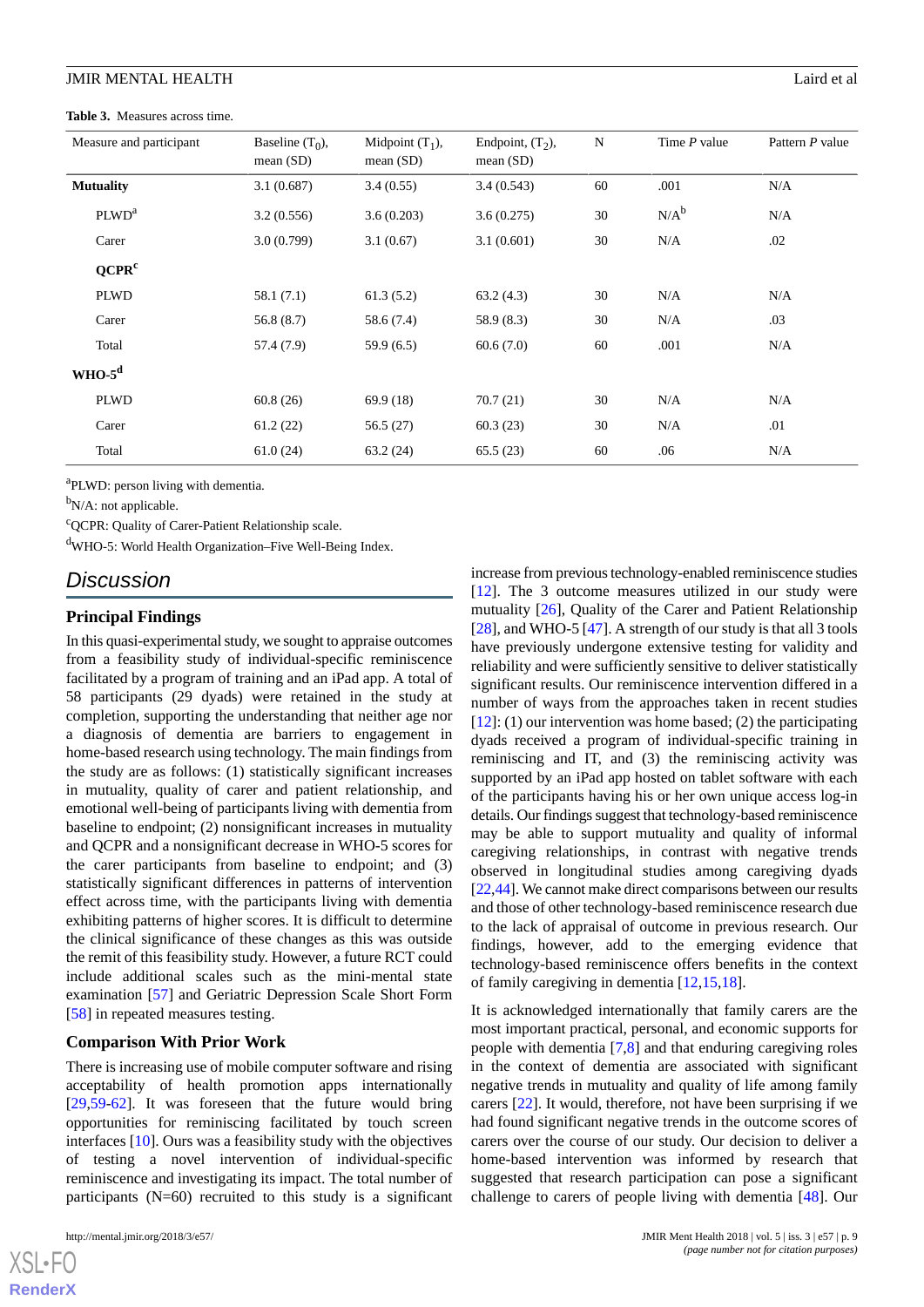research findings suggest that it is possible that the home-based nature of our intervention contributed to the statistically significant enhancements for participants with dementia, with no significant detriment to carers. To what extent carers would continue to support the intervention in a longer-duration study is worthy of consideration. It may be possible to develop the iPad app further to utilize a coaching companion to prompt, incentivize, and reward the carer. Taken together, our findings support the need for a robust RCT of home-based app-enabled personalized reminiscence. A stratified sampling strategy guided by mini-mental state examination scores, with matched controls, and a longer follow-up time of up to 2 years would address the unknown issue of how long the intervention effect might last.

## **Limitations**

This was a feasibility study, and it was important to maximize the exposure to the novel technology-based personalized reminiscence intervention. There are acknowledged challenges in the recruitment of people living with dementia and their family carers, and use of a comparison group would have reduced exposure to the intervention. Quasi-experimental designs, such as the one we adopted, cannot establish cause-and-effect relationships with certainty, but they can establish strong links. We cannot rule out a Hawthorne effect given the trial design and the possibility that pre-existing factors have influenced the results. Conclusions, therefore, have to be interpreted with caution. An additional limitation is the underrepresentation of women among the participants living with dementia in our study, given that women have been constituted as a marginalized majority in UK prevalence of dementia [\[63](#page-12-13)].

#### **Conclusions**

Reminiscence has been promoted internationally as a means of enhancing standards of care and quality of life of people living with dementia and their family carers. Our study comprised a novel intervention of home-based reminiscence with repeated measures testing. The findings of this study indicate statistically significant enhancements in mutuality, quality of relationship, and subjective well-being for the participants living with dementia and nonsignificant enhancements in mutuality and quality of relationship for carers. These findings support an emerging body of evidence that purports that individual-specific psychosocial interventions have efficacy in the context of dementia. It is important to highlight that our study is not without limitations and that pre-existing factors may have influenced the results. Nonetheless, our intervention, comprising a program of training and use of a novel iPad app, may contribute to the ongoing development of home-based reminiscence in the context of dementia. Future research must be cognizant of the potential for women living with dementia to be underrepresented among participants and the importance of controlling pre-existing factors. A robust RCT of personalized reminiscence is worthy of consideration.

## **Acknowledgments**

This work was funded by the Public Health Agency Research and Development Office and Atlantic Philanthropies (COM/5016/14). The authors would like to thank the Reminiscence Network Northern Ireland and people living with dementia and their carers for their input in the cocreation and design of the InspireD app and the Trust's Cognitive Rehabilitation Team for facilitating recruitment. Special thanks to Alex Turnbull from Kainos for invaluable assistance in early-stage technology selection decisions.

## **Authors' Contributions**

EAL was responsible for study design, review board's approval, data collection, statistical analysis, interpretation of results, and manuscript preparation. AR was responsible for study design and management, review board's approval, recruitment, data collection, interpretation of results, and manuscript preparation. CM was responsible for recruitment, data collection, and manuscript preparation. RBB and MDM were responsible for EMA, design and analysis, interpretation of results, and manuscript preparation. KJC was responsible for study design, InspireD app development, and manuscript preparation. BB and FF were responsible for study design, interpretation of results, and manuscript preparation. AG was responsible for InspireD app development, data collection, and manuscript preparation.

#### <span id="page-9-0"></span>**Conflicts of Interest**

<span id="page-9-1"></span>None declared.

#### **References**

- 1. Prince M, Knapp M, Guerchet M, McCrone P, Prina M, Comas-Herrera A, et al. Alzheimer's Society. 2014 Nov. 2014 Dementia UK: Update 2nd edn URL: [https://www.alzheimers.org.uk/download/downloads/id/2323/dementia\\_uk\\_update.](https://www.alzheimers.org.uk/download/downloads/id/2323/dementia_uk_update.pdf) [pdf](https://www.alzheimers.org.uk/download/downloads/id/2323/dementia_uk_update.pdf)[\[WebCite Cache ID 6zHEhzxXZ\]](http://www.webcitation.org/

                                6zHEhzxXZ)
- 2. Lawrence V, Fossey J, Ballard C, Moniz-Cook E, Murray J. Improving quality of life for people with dementia in care homes: making psychosocial interventions work. Br J Psychiatry 2012 Nov; 2016): 344-351 [\[FREE Full text\]](https://doi.org/10.1192/bjp.bp.111.101402) [doi: [10.1192/bjp.bp.111.101402](http://dx.doi.org/10.1192/bjp.bp.111.101402)] [Medline: [23118034\]](http://www.ncbi.nlm.nih.gov/entrez/query.fcgi?cmd=Retrieve&db=PubMed&list_uids=23118034&dopt=Abstract)
- 3. Gonzalez J, Mayordomo T, Torres M, Sales A, Meléndez JC. Reminiscence and dementia: a therapeutic intervention. Int Psychogeriatr 2015 Oct;27(10):1731-1737. [doi: [10.1017/S1041610215000344\]](http://dx.doi.org/10.1017/S1041610215000344) [Medline: [25765779\]](http://www.ncbi.nlm.nih.gov/entrez/query.fcgi?cmd=Retrieve&db=PubMed&list_uids=25765779&dopt=Abstract)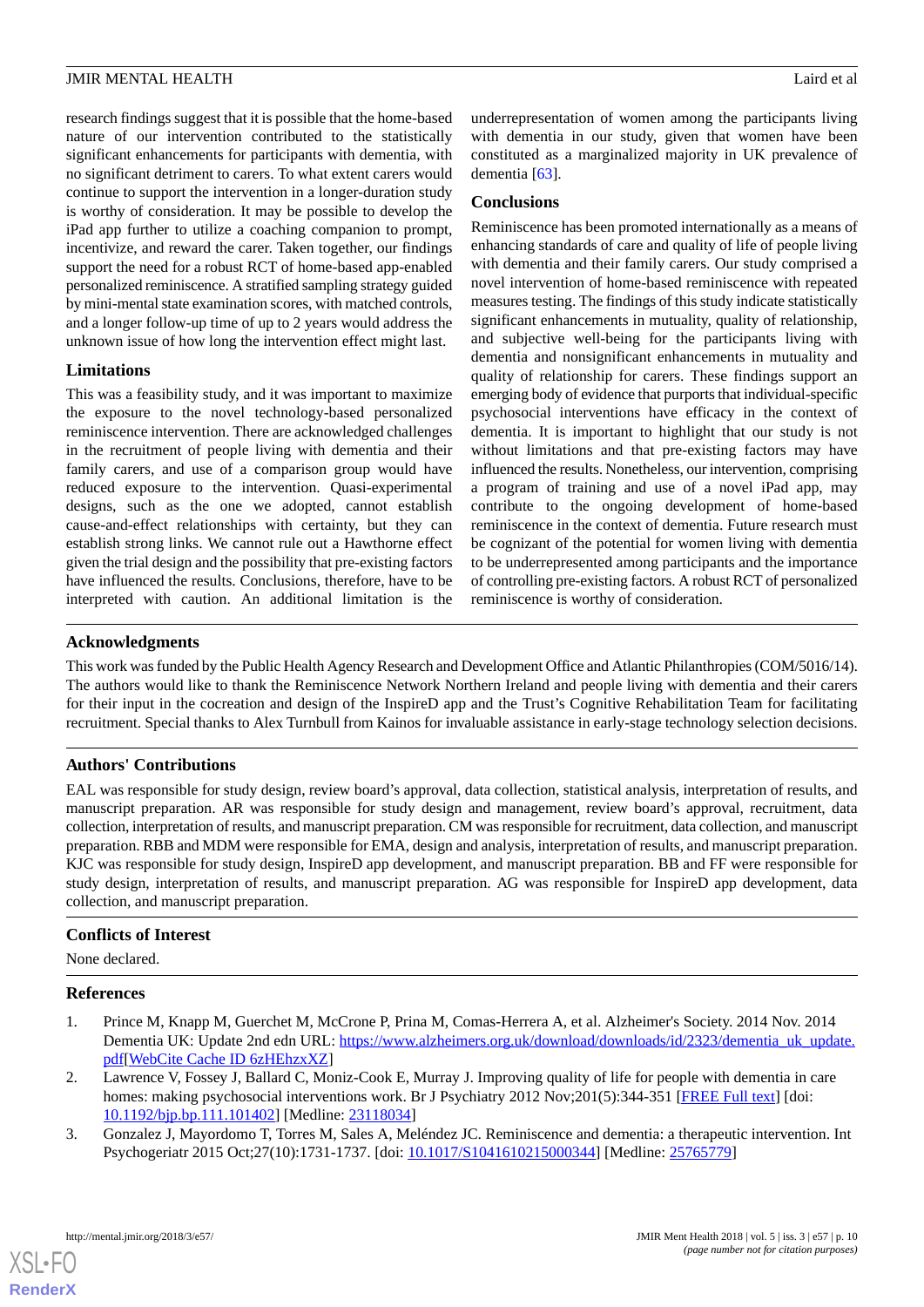- <span id="page-10-0"></span>4. Woods RT, Bruce E, Edwards RT, Elvish R, Hoare Z, Hounsome B, et al. REMCARE: reminiscence groups for people with dementia and their family caregivers - effectiveness and cost-effectiveness pragmatic multicentre randomised trial. Health Technol Assess 2012;16(48):v-xv, 1 [[FREE Full text](https://dx.doi.org/10.3310/hta16480)] [doi: [10.3310/hta16480\]](http://dx.doi.org/10.3310/hta16480) [Medline: [23211271\]](http://www.ncbi.nlm.nih.gov/entrez/query.fcgi?cmd=Retrieve&db=PubMed&list_uids=23211271&dopt=Abstract)
- <span id="page-10-1"></span>5. Daly L, McCarron M, Higgins A, McCallion P. 'Sustaining Place' - a grounded theory of how informal carers of people with dementia manage alterations to relationships within their social worlds. J Clin Nurs 2013 Feb;22(3-4):501-512. [doi: [10.1111/jocn.12003](http://dx.doi.org/10.1111/jocn.12003)] [Medline: [23170780](http://www.ncbi.nlm.nih.gov/entrez/query.fcgi?cmd=Retrieve&db=PubMed&list_uids=23170780&dopt=Abstract)]
- 6. Dassel KB, Carr DC, Vitaliano P. Does Caring for a Spouse With Dementia Accelerate Cognitive Decline? Findings From the Health and Retirement Study. Gerontologist 2017 Dec 01;57(2):319-328. [doi: [10.1093/geront/gnv148\]](http://dx.doi.org/10.1093/geront/gnv148) [Medline: [26582383](http://www.ncbi.nlm.nih.gov/entrez/query.fcgi?cmd=Retrieve&db=PubMed&list_uids=26582383&dopt=Abstract)]
- <span id="page-10-3"></span><span id="page-10-2"></span>7. Hayes J, Zimmerman MK, Boylstein C. Responding to symptoms of Alzheimer's disease: husbands, wives, and the gendered dynamics of recognition and disclosure. Qual Health Res 2010 Aug;20(8):1101-1115. [doi: [10.1177/1049732310369559](http://dx.doi.org/10.1177/1049732310369559)] [Medline: [20448273](http://www.ncbi.nlm.nih.gov/entrez/query.fcgi?cmd=Retrieve&db=PubMed&list_uids=20448273&dopt=Abstract)]
- <span id="page-10-4"></span>8. World Health Organization. 2017. Global action plan on the public health response to dementia 2017-2025 URL: [http:/](http://apps.who.int/iris/bitstream/handle/10665/259615/9789241513487-eng.pdf;jsessionid=DAF085809E514B4306EDD110F4A0A0F6?sequence=1) [/apps.who.int/iris/bitstream/handle/10665/259615/9789241513487-eng.](http://apps.who.int/iris/bitstream/handle/10665/259615/9789241513487-eng.pdf;jsessionid=DAF085809E514B4306EDD110F4A0A0F6?sequence=1) [pdf;jsessionid=DAF085809E514B4306EDD110F4A0A0F6?sequence=1](http://apps.who.int/iris/bitstream/handle/10665/259615/9789241513487-eng.pdf;jsessionid=DAF085809E514B4306EDD110F4A0A0F6?sequence=1)[\[WebCite Cache ID 6zHEspu4I](http://www.webcitation.org/

                                6zHEspu4I)]
- <span id="page-10-5"></span>9. Gibson F. Reminiscence and life story work: A practice guide. London:: Jessica Kingsley Press; 2011.
- <span id="page-10-6"></span>10. Subramaniam P, Woods B. The impact of individual reminiscence therapy for people with dementia: systematic review. Expert Rev Neurother 2012 May;12(5):545-555. [doi: [10.1586/ern.12.35\]](http://dx.doi.org/10.1586/ern.12.35) [Medline: [22550983\]](http://www.ncbi.nlm.nih.gov/entrez/query.fcgi?cmd=Retrieve&db=PubMed&list_uids=22550983&dopt=Abstract)
- <span id="page-10-7"></span>11. Karlsson E, Sävenstedt S, Axelsson K, Zingmark K. Stories about life narrated by people with Alzheimer's disease. J Adv Nurs 2014 Dec; 70(12): 2791-2799. [doi: 10.1111/jan. 12429] [Medline: [24766325\]](http://www.ncbi.nlm.nih.gov/entrez/query.fcgi?cmd=Retrieve&db=PubMed&list_uids=24766325&dopt=Abstract)
- <span id="page-10-9"></span><span id="page-10-8"></span>12. Lazar A, Thompson H, Demiris G. A systematic review of the use of technology for reminiscence therapy. Health Educ Behav 2014 Oct;41(1 Suppl):51S-61S [[FREE Full text](http://europepmc.org/abstract/MED/25274711)] [doi: [10.1177/1090198114537067\]](http://dx.doi.org/10.1177/1090198114537067) [Medline: [25274711](http://www.ncbi.nlm.nih.gov/entrez/query.fcgi?cmd=Retrieve&db=PubMed&list_uids=25274711&dopt=Abstract)]
- 13. Astell AJ, Ellis M, Bernardi L, Alm N, Dye R, Gowans G, et al. Using a touch screen computer to support relationships between people with dementia and caregivers. Interacting With Computers 2010;22(4):267-275.
- <span id="page-10-10"></span>14. Elfrink T, Juidema S, Kuinz M, Westerhof G. The effectiveness of creating an online life story book on persons with early dementia and their informal caregivers: a protocol of a randomized controlled trial. BMC Geriatr 2017;17 [[FREE Full text](https://bmcgeriatr.biomedcentral.com/articles/10.1186/s12877-017-0471-y)] [Medline: [28431515](http://www.ncbi.nlm.nih.gov/entrez/query.fcgi?cmd=Retrieve&db=PubMed&list_uids=28431515&dopt=Abstract)]
- <span id="page-10-11"></span>15. Hamel AV, Sims TL, Klassen D, Havey T, Gaugler JE. Memory Matters: A Mixed-Methods Feasibility Study of a Mobile Aid to Stimulate Reminiscence in Individuals With Memory Loss. J Gerontol Nurs 2016 Jul 01;42(7):15-24 [[FREE Full](http://europepmc.org/abstract/MED/26870986) [text](http://europepmc.org/abstract/MED/26870986)] [doi: [10.3928/00989134-20160201-04](http://dx.doi.org/10.3928/00989134-20160201-04)] [Medline: [26870986](http://www.ncbi.nlm.nih.gov/entrez/query.fcgi?cmd=Retrieve&db=PubMed&list_uids=26870986&dopt=Abstract)]
- <span id="page-10-13"></span><span id="page-10-12"></span>16. Kerssens C, Kumar R, Adams AE, Knott CC, Matalenas L, Sanford JA, et al. Personalized technology to support older adults with and without cognitive impairment living at home. Am J Alzheimers Dis Other Demen 2015 Feb;30(1):85-97. [doi: [10.1177/1533317514568338](http://dx.doi.org/10.1177/1533317514568338)] [Medline: [25614507\]](http://www.ncbi.nlm.nih.gov/entrez/query.fcgi?cmd=Retrieve&db=PubMed&list_uids=25614507&dopt=Abstract)
- <span id="page-10-14"></span>17. Mulvenna M, Doyle L, Wright T, Zheng H, Topping P, Boyle K, et al. Evaluation of card-based versus device-based reminiscing use photographic images. J Cyber Ther Rehab 2011;4(1):57-66 [[FREE Full text](http://uir.ulster.ac.uk/17472/1/Mulvenna-Evaluation_of_card-based_versus_device-based_reminiscing_using_photographic_images.pdf)]
- <span id="page-10-15"></span>18. Haesner M, Steinert A, O'Sullivan JL, Weichenberger M. Evaluating an Online Cognitive Training Platform for Older Adults: User Experience and Implementation Requirements. J Gerontol Nurs 2015 Aug;41(8):22-31; quiz 32. [doi: [10.3928/00989134-20150710-44](http://dx.doi.org/10.3928/00989134-20150710-44)] [Medline: [26248140](http://www.ncbi.nlm.nih.gov/entrez/query.fcgi?cmd=Retrieve&db=PubMed&list_uids=26248140&dopt=Abstract)]
- <span id="page-10-16"></span>19. Bleakley CM, Charles D, Porter-Armstrong A, McNeill MDJ, McDonough SM, McCormack B. Gaming for health: a systematic review of the physical and cognitive effects of interactive computer games in older adults. J Appl Gerontol 2015 Apr;34(3):NP166-NP189. [doi: [10.1177/0733464812470747\]](http://dx.doi.org/10.1177/0733464812470747) [Medline: [24652863\]](http://www.ncbi.nlm.nih.gov/entrez/query.fcgi?cmd=Retrieve&db=PubMed&list_uids=24652863&dopt=Abstract)
- <span id="page-10-17"></span>20. Delello JA, McWhorter RR. Reducing the Digital Divide: Connecting Older Adults to iPad Technology. J Appl Gerontol 2015 Jun 17. [doi: [10.1177/0733464815589985](http://dx.doi.org/10.1177/0733464815589985)] [Medline: [26084479\]](http://www.ncbi.nlm.nih.gov/entrez/query.fcgi?cmd=Retrieve&db=PubMed&list_uids=26084479&dopt=Abstract)
- <span id="page-10-18"></span>21. Regier NG, Gitlin LN. Dementia-related restlessness: relationship to characteristics of persons with dementia and family caregivers. Int J Geriatr Psychiatry 2018 Jan;33(1):185-192. [doi: [10.1002/gps.4705](http://dx.doi.org/10.1002/gps.4705)] [Medline: [28332736\]](http://www.ncbi.nlm.nih.gov/entrez/query.fcgi?cmd=Retrieve&db=PubMed&list_uids=28332736&dopt=Abstract)
- <span id="page-10-20"></span><span id="page-10-19"></span>22. Farina N, Page TE, Daley S, Brown A, Bowling A, Basset T, et al. Factors associated with the quality of life of family carers of people with dementia: A systematic review. Alzheimers Dement 2017 May;13(5):572-581 [\[FREE Full text](https://linkinghub.elsevier.com/retrieve/pii/S1552-5260(17)30001-8)] [doi: [10.1016/j.jalz.2016.12.010](http://dx.doi.org/10.1016/j.jalz.2016.12.010)] [Medline: [28167069\]](http://www.ncbi.nlm.nih.gov/entrez/query.fcgi?cmd=Retrieve&db=PubMed&list_uids=28167069&dopt=Abstract)
- <span id="page-10-21"></span>23. McDonnell E, Ryan AA. The experience of sons caring for a parent with dementia. Dementia (London) 2014 Nov;13(6):788-802. [doi: [10.1177/1471301213485374\]](http://dx.doi.org/10.1177/1471301213485374) [Medline: [24339083\]](http://www.ncbi.nlm.nih.gov/entrez/query.fcgi?cmd=Retrieve&db=PubMed&list_uids=24339083&dopt=Abstract)
- 24. Melunsky N, Crellin N, Dudzinski E, Orrell M, Wenborn J, Poland F, et al. The experience of family carers attending a joint reminiscence group with people with dementia: A thematic analysis. Dementia 2015;14(6):842-859.
- 25. McHugh JE, Wherton JP, Prendergast DK, Lawlor BA. Teleconferencing as a source of social support for older spousal caregivers: initial explorations and recommendations for future research. Am J Alzheimers Dis Other Demen 2012 Sep;27(6):381-387. [doi: [10.1177/1533317512453491\]](http://dx.doi.org/10.1177/1533317512453491) [Medline: [22871904\]](http://www.ncbi.nlm.nih.gov/entrez/query.fcgi?cmd=Retrieve&db=PubMed&list_uids=22871904&dopt=Abstract)
- 26. Archbold PG, Stewart BJ, Greenlick MR, Harvath T. Mutuality and preparedness as predictors of caregiver role strain. Res Nurs Health 1990 Dec;13(6):375-384. [Medline: [2270302\]](http://www.ncbi.nlm.nih.gov/entrez/query.fcgi?cmd=Retrieve&db=PubMed&list_uids=2270302&dopt=Abstract)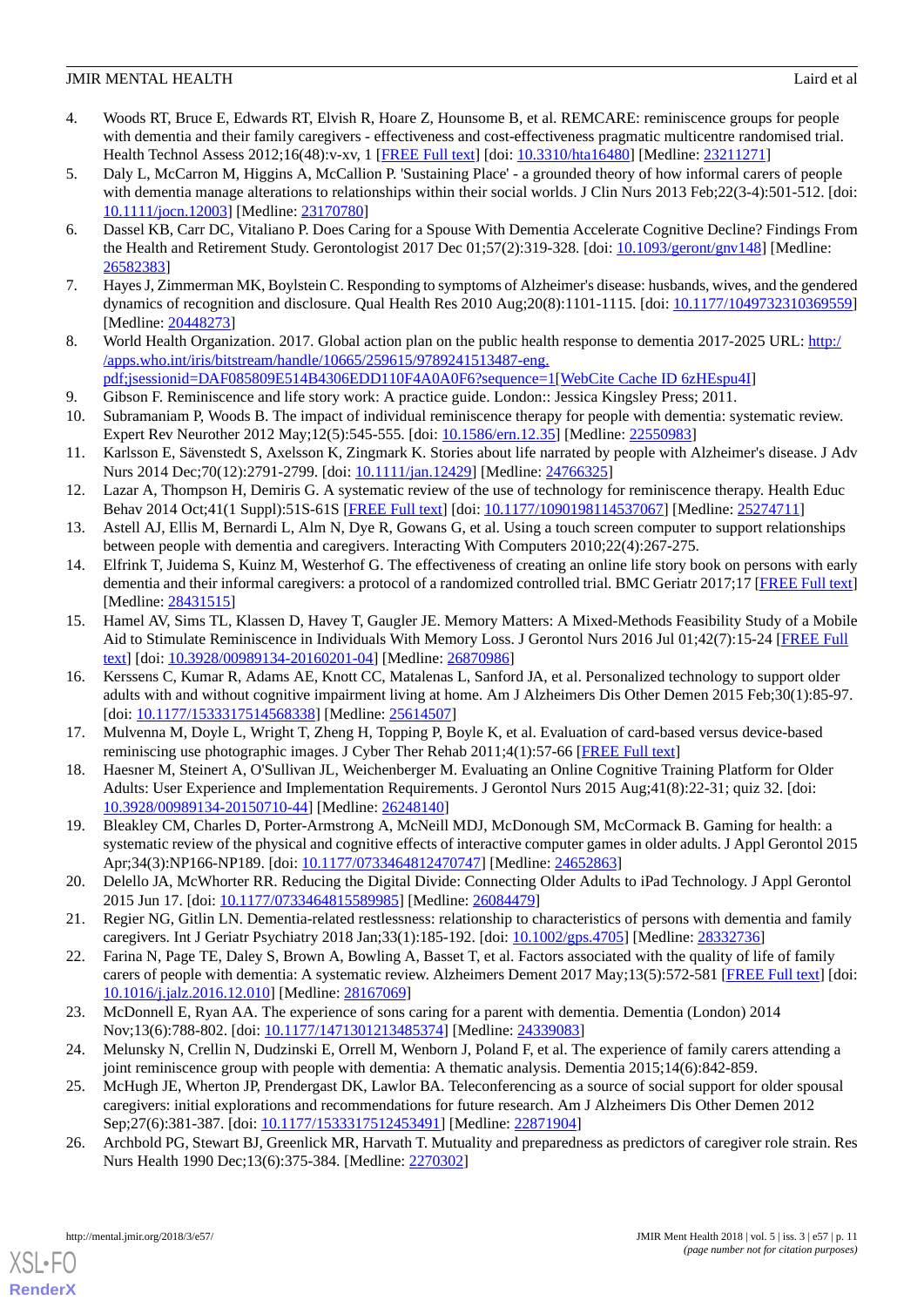- <span id="page-11-0"></span>27. Bech P, Olsen LR, Kjoller M, Rasmussen NK. Measuring well-being rather than the absence of distress symptoms: a comparison of the SF-36 Mental Health subscale and the WHO-Five Well-Being Scale. Int J Methods Psychiatr Res 2003;12(2):85-91. [Medline: [12830302](http://www.ncbi.nlm.nih.gov/entrez/query.fcgi?cmd=Retrieve&db=PubMed&list_uids=12830302&dopt=Abstract)]
- <span id="page-11-2"></span><span id="page-11-1"></span>28. Spruytte N, Van AC, Lammertyn F, Storms G. The quality of the caregiving relationship in informal care for older adults with dementia and chronic psychiatric patients. Psychol Psychother 2002 Sep;75(Pt 3):295-311. [Medline: [12396755\]](http://www.ncbi.nlm.nih.gov/entrez/query.fcgi?cmd=Retrieve&db=PubMed&list_uids=12396755&dopt=Abstract)
- 29. Gibson A, McCauley C, Mulvenna M, Ryan A, Laird EA, Bunting B, et al. Assessing usability testing for people living with dementia. In: Rehab.: Rehab; 2016 Presented at: Proceedings of the 4th Workshop on ICTs for improving Patients Rehabilitation Research Techniques; 2016; Lisbon p. 25-31 URL: [https://kevincurran.org/papers/](https://kevincurran.org/papers/Accessing%20Usability%20Testing%20for%20People%20with%20Dementia%20-%20REHAB%202016.pdf) [Accessing%20Usability%20Testing%20for%20People%20with%20Dementia%20-%20REHAB%202016.pdf](https://kevincurran.org/papers/Accessing%20Usability%20Testing%20for%20People%20with%20Dementia%20-%20REHAB%202016.pdf) [doi: [10.1145/3051488.3051492](http://dx.doi.org/10.1145/3051488.3051492)]
- <span id="page-11-4"></span><span id="page-11-3"></span>30. Aydin M, Harmsen F, van SK, Stegwee R. On the Adaptation of an agile Information systems development method. J Database Management 2005;16(4):24-40.
- <span id="page-11-5"></span>31. Mulvenna M, Gibson A, McCauley CO, Ryan AA, Bond R, Laird EA, et al. Behavioural Usage Analysis of a Reminiscing App for People Living with Dementia and their Carers. In: Proceedings of the European Conference on Cognitive Ergonomics. 2017 Presented at: ECCE 2017; 2017; Umea, Sweden p. 35-38. [doi: [10.1145/3121283.3121289](http://dx.doi.org/10.1145/3121283.3121289)]
- <span id="page-11-6"></span>32. Lewin K. A dynamic theory of personality. New York: McGraw-Hill; 1935.
- 33. Place S, Blanch-Hartigan D, Rubin C, Gorrostieta C, Mead C, Kane J, et al. Behavioral Indicators on a Mobile Sensing Platform Predict Clinically Validated Psychiatric Symptoms of Mood and Anxiety Disorders. J Med Internet Res 2017 Mar 16;19(3):e75 [\[FREE Full text](http://www.jmir.org/2017/3/e75/)] [doi: [10.2196/jmir.6678\]](http://dx.doi.org/10.2196/jmir.6678) [Medline: [28302595](http://www.ncbi.nlm.nih.gov/entrez/query.fcgi?cmd=Retrieve&db=PubMed&list_uids=28302595&dopt=Abstract)]
- 34. Intille S, Rondoni J, Kukla C, Ancona I, Bao L. A context-aware experience sampling tool. In: Proceedings of CHI 2003. 2003 Presented at: CHI 2003; 2003; Lauderdale, Florida p. 972-973.
- <span id="page-11-7"></span>35. Mulder I, Ter HG, Kort J. SocioXensor: Measuring user behaviour and user experience in context with mobile devices,. In: Proceedings of Measuring Behavior. 2005 Presented at: The 5th International Conference on Methods and Techniques in Behavioral Research; 2005; Wageningen, The Netherlands p. 355-358.
- <span id="page-11-8"></span>36. Wiebe DJ, Nance ML, Houseknecht E, Grady MF, Otto N, Sandsmark DK, et al. Ecologic Momentary Assessment to Accomplish Real-Time Capture of Symptom Progression and the Physical and Cognitive Activities of Patients Daily Following Concussion. JAMA Pediatr 2016 Nov 01;170(11):1108-1110. [doi: [10.1001/jamapediatrics.2016.1979\]](http://dx.doi.org/10.1001/jamapediatrics.2016.1979) [Medline: [27617669](http://www.ncbi.nlm.nih.gov/entrez/query.fcgi?cmd=Retrieve&db=PubMed&list_uids=27617669&dopt=Abstract)]
- 37. Kingston D, Janes-Kelley S, Tyrrell J, Clark L, Hamza D, Holmes P, et al. An integrated web-based mental health intervention of assessment-referral-care to reduce stress, anxiety, and depression in hospitalized pregnant women with medically high-risk pregnancies: a feasibility study protocol of hospital-based implementation. JMIR Res Protoc 2015 Jan 16;4(1):e9 [[FREE](http://www.researchprotocols.org/2015/1/e9/) [Full text\]](http://www.researchprotocols.org/2015/1/e9/) [doi: [10.2196/resprot.4037\]](http://dx.doi.org/10.2196/resprot.4037) [Medline: [25595167](http://www.ncbi.nlm.nih.gov/entrez/query.fcgi?cmd=Retrieve&db=PubMed&list_uids=25595167&dopt=Abstract)]
- <span id="page-11-10"></span><span id="page-11-9"></span>38. Cook N, Winkler SL. Acceptance, Usability and Health Applications of Virtual Worlds by Older Adults: A Feasibility Study. JMIR Res Protoc 2016 Jun 02;5(2):e81 [[FREE Full text](http://www.researchprotocols.org/2016/2/e81/)] [doi: [10.2196/resprot.5423](http://dx.doi.org/10.2196/resprot.5423)] [Medline: [27256457\]](http://www.ncbi.nlm.nih.gov/entrez/query.fcgi?cmd=Retrieve&db=PubMed&list_uids=27256457&dopt=Abstract)
- <span id="page-11-11"></span>39. Toscos T, Daley C, Heral L, Doshi R, Chen Y, Eckert GJ, et al. Impact of electronic personal health record use on engagement and intermediate health outcomes among cardiac patients: a quasi-experimental study. J Am Med Inform Assoc 2016 Jan;23(1):119-128. [doi: [10.1093/jamia/ocv164](http://dx.doi.org/10.1093/jamia/ocv164)] [Medline: [26912538](http://www.ncbi.nlm.nih.gov/entrez/query.fcgi?cmd=Retrieve&db=PubMed&list_uids=26912538&dopt=Abstract)]
- <span id="page-11-12"></span>40. Webster JD, Bohlmeijer ET, Westerhof GJ. Mapping the Future of Reminiscence: A Conceptual Guide for Research and Practice. Res Aging 2010 May 24;32(4):527-564. [doi: [10.1177/0164027510364122](http://dx.doi.org/10.1177/0164027510364122)]
- <span id="page-11-13"></span>41. Kordelaar KV, Vlak A, Kuin Y, Westerhof G. Een handleiding en werkboek voor intergenerationele gesprekken [Time Traveling: A manual for intergenerational groups]. In: Nijmegen: Centre for Psychogerontology. Radboud Universiteit Nijmegen: Centrum voor Psychogerontologie; 2007:2007.
- <span id="page-11-14"></span>42. Des JDC, Lyles C, Crepaz N. Improving the reporting quality of nonrandomized evaluations of behavioral and public health interventions: the TREND statement. Am J Public Health 2004 Mar;94(3):361-366. [Medline: [14998794\]](http://www.ncbi.nlm.nih.gov/entrez/query.fcgi?cmd=Retrieve&db=PubMed&list_uids=14998794&dopt=Abstract)
- <span id="page-11-15"></span>43. Sim J, Lewis M. The size of a pilot study for a clinical trial should be calculated in relation to considerations of precision and efficiency. J Clin Epidemiology 2012;65(3):301-308. [doi: [10.1016/j.jclinepi.2011.07.011](http://dx.doi.org/10.1016/j.jclinepi.2011.07.011)] [Medline: [22169081](http://www.ncbi.nlm.nih.gov/entrez/query.fcgi?cmd=Retrieve&db=PubMed&list_uids=22169081&dopt=Abstract)]
- <span id="page-11-16"></span>44. Lyons KS, Sayer AG, Archbold PG, Hornbrook MC, Stewart BJ. The enduring and contextual effects of physical health and depression on care-dyad mutuality. Res Nurs Health 2007 Feb;30(1):84-98. [doi: [10.1002/nur.20165](http://dx.doi.org/10.1002/nur.20165)] [Medline: [17243110](http://www.ncbi.nlm.nih.gov/entrez/query.fcgi?cmd=Retrieve&db=PubMed&list_uids=17243110&dopt=Abstract)]
- <span id="page-11-17"></span>45. Tetz KB, Archbold PG, Stewart BJ, Messecar D, Hornbrook MC, Lucas SA. How frail elders evaluate their caregiver's role enactment: a scale to measure affection, skill, and attentiveness. J Fam Nurs 2006 Aug;12(3):251-275. [doi: [10.1177/1074840706291554\]](http://dx.doi.org/10.1177/1074840706291554) [Medline: [16837694\]](http://www.ncbi.nlm.nih.gov/entrez/query.fcgi?cmd=Retrieve&db=PubMed&list_uids=16837694&dopt=Abstract)
- 46. Schumacher KL, Stewart BJ, Archbold PG. Mutuality and preparedness moderate the effects of caregiving demand on cancer family caregiver outcomes. Nurs Res 2007;56(6):425-433. [doi: [10.1097/01.NNR.0000299852.75300.03](http://dx.doi.org/10.1097/01.NNR.0000299852.75300.03)] [Medline: [18004189](http://www.ncbi.nlm.nih.gov/entrez/query.fcgi?cmd=Retrieve&db=PubMed&list_uids=18004189&dopt=Abstract)]
- 47. World Health Organization. 1998. Wellbeing Measures in Primary Health Care/The Depcare Project URL: [http://www.](http://www.euro.who.int/__data/assets/pdf_file/0016/130750/E60246.pdf) euro.who.int/ data/assets/pdf\_file/0016/130750/E60246.pdf[[WebCite Cache ID 6yihIEpLT\]](http://www.webcitation.org/

                                6yihIEpLT)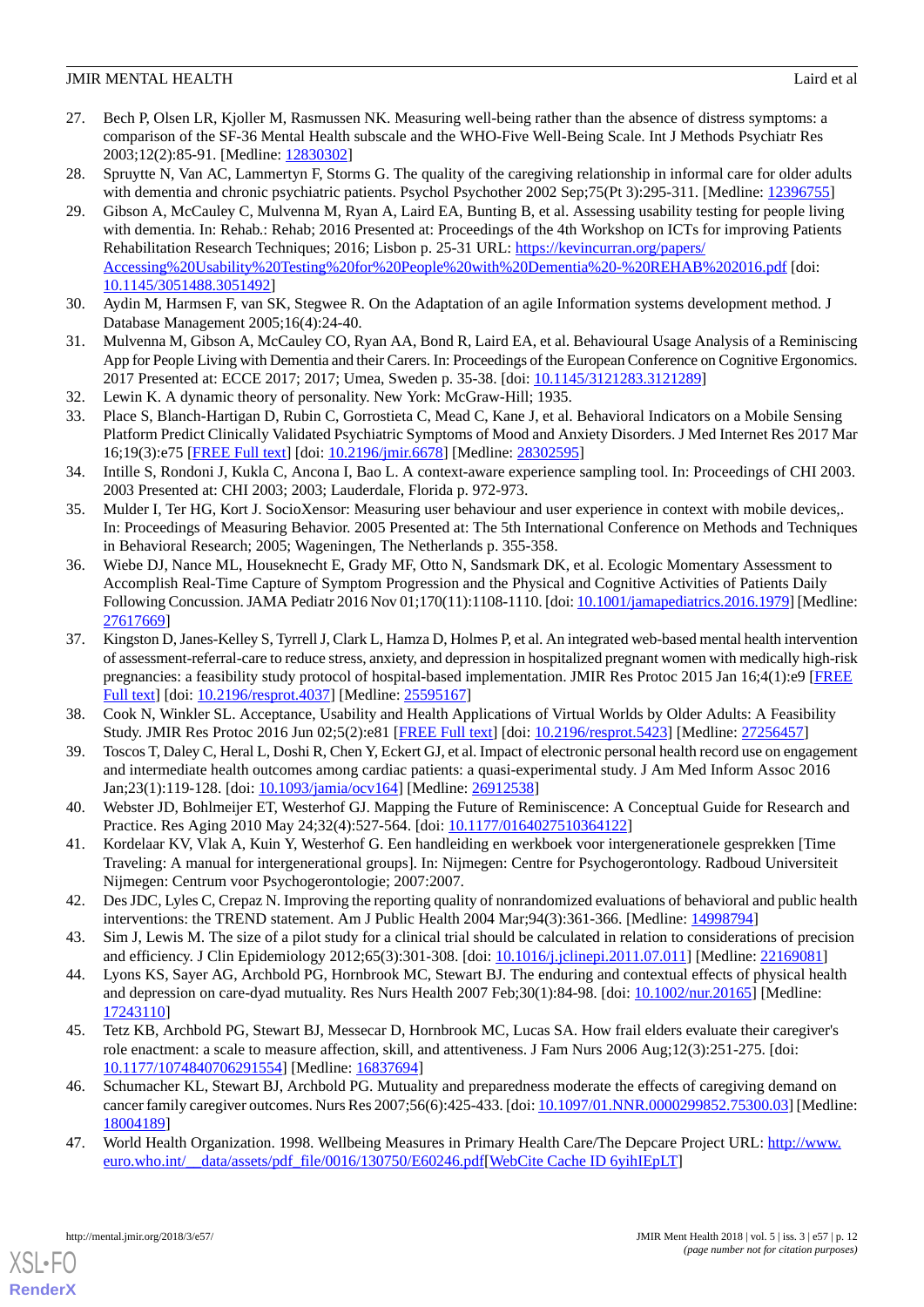- <span id="page-12-0"></span>48. Woods RT, Orrell M, Bruce E, Edwards RT, Hoare Z, Hounsome B, et al. REMCARE: Pragmatic Multi-Centre Randomised Trial of Reminiscence Groups for People with Dementia and their Family Carers: Effectiveness and Economic Analysis. PLoS One 2016;11(4):e0152843 [[FREE Full text](http://dx.plos.org/10.1371/journal.pone.0152843)] [doi: [10.1371/journal.pone.0152843\]](http://dx.doi.org/10.1371/journal.pone.0152843) [Medline: [27093052](http://www.ncbi.nlm.nih.gov/entrez/query.fcgi?cmd=Retrieve&db=PubMed&list_uids=27093052&dopt=Abstract)]
- <span id="page-12-1"></span>49. Henkel V, Mergl R, Kohnen R, Allgaier A, Möller H, Hegerl U. Use of brief depression screening tools in primary care: consideration of heterogeneity in performance in different patient groups. Gen Hosp Psychiatry 2004;26(3):190-198. [doi: [10.1016/j.genhosppsych.2004.02.003](http://dx.doi.org/10.1016/j.genhosppsych.2004.02.003)] [Medline: [15121347](http://www.ncbi.nlm.nih.gov/entrez/query.fcgi?cmd=Retrieve&db=PubMed&list_uids=15121347&dopt=Abstract)]
- <span id="page-12-2"></span>50. Liwowsky I, Kramer D, Mergl R, Bramesfeld A, Allgaier A, Pöppel E, et al. Screening for depression in the older long-term unemployed. Soc Psychiatry Psychiatr Epidemiol 2009 Aug;44(8):622-627. [doi: [10.1007/s00127-008-0478-y\]](http://dx.doi.org/10.1007/s00127-008-0478-y) [Medline: [19048174](http://www.ncbi.nlm.nih.gov/entrez/query.fcgi?cmd=Retrieve&db=PubMed&list_uids=19048174&dopt=Abstract)]
- <span id="page-12-4"></span><span id="page-12-3"></span>51. de WM, Pouwer F, Gemke RJBJ, Delemarre-van DWHA, Snoek FJ. Validation of the WHO-5 Well-Being Index in adolescents with type 1 diabetes. Diabetes Care 2007 Aug;30(8):2003-2006. [doi: [10.2337/dc07-0447\]](http://dx.doi.org/10.2337/dc07-0447) [Medline: [17475940](http://www.ncbi.nlm.nih.gov/entrez/query.fcgi?cmd=Retrieve&db=PubMed&list_uids=17475940&dopt=Abstract)]
- <span id="page-12-5"></span>52. Löwe B, Spitzer RL, Gräfe K, Kroenke K, Quenter A, Zipfel S, et al. Comparative validity of three screening questionnaires for DSM-IV depressive disorders and physicians' diagnoses. J Affect Disord 2004 Feb;78(2):131-140. [Medline: [14706723\]](http://www.ncbi.nlm.nih.gov/entrez/query.fcgi?cmd=Retrieve&db=PubMed&list_uids=14706723&dopt=Abstract)
- <span id="page-12-7"></span><span id="page-12-6"></span>53. Topp CW, Østergaard SD, Søndergaard S, Bech P. The WHO-5 Well-Being Index: a systematic review of the literature. Psychother Psychosom 2015;84(3):167-176 [[FREE Full text](http://www.karger.com?DOI=10.1159/000376585)] [doi: [10.1159/000376585\]](http://dx.doi.org/10.1159/000376585) [Medline: [25831962\]](http://www.ncbi.nlm.nih.gov/entrez/query.fcgi?cmd=Retrieve&db=PubMed&list_uids=25831962&dopt=Abstract)
- 54. IBM. IBM SPSS Statistics for Windows, Version 23.0. Armonk, New York: IBM Corporation; 2016.
- <span id="page-12-9"></span><span id="page-12-8"></span>55. Bannon W. Missing data within a quantitative research study: How to assess it, treat it, and why you should care. J Am Assoc Nurse Pract 2015 Apr;27(4):230-232. [doi: [10.1002/2327-6924.12208\]](http://dx.doi.org/10.1002/2327-6924.12208) [Medline: [25676704\]](http://www.ncbi.nlm.nih.gov/entrez/query.fcgi?cmd=Retrieve&db=PubMed&list_uids=25676704&dopt=Abstract)
- <span id="page-12-10"></span>56. Pallant J. SPSS Survival Manual. New York: McGraw Hill; 2010.
- 57. Folstein MF, Folstein SE, McHugh PR. "Mini-mental state". A practical method for grading the cognitive state of patients for the clinician. J Psychiatr Res 1975 Nov;12(3):189-198. [Medline: [1202204](http://www.ncbi.nlm.nih.gov/entrez/query.fcgi?cmd=Retrieve&db=PubMed&list_uids=1202204&dopt=Abstract)]
- <span id="page-12-11"></span>58. Sheikh J, Yesavage J. Geriatric Depression Scale (GDS): Recent evidence and development of a shorter version. Clin Gerontol 1986;5(1/2):165-173 Published online: 25 Oct 2008.
- 59. Kerkhof YJF, Graff MJL, Bergsma A, de VHHM, Dröes R. Better self-management and meaningful activities thanks to tablets? Development of a person-centered program to support people with mild dementia and their carers through use of hand-held touch screen devices. Int Psychogeriatr 2016 Dec; 28(11): 1917-1929. [doi: [10.1017/S1041610216001071\]](http://dx.doi.org/10.1017/S1041610216001071) [Medline: [27425002](http://www.ncbi.nlm.nih.gov/entrez/query.fcgi?cmd=Retrieve&db=PubMed&list_uids=27425002&dopt=Abstract)]
- <span id="page-12-12"></span>60. Krebs P, Duncan DT. Health App Use Among US Mobile Phone Owners: A National Survey. JMIR Mhealth Uhealth 2015;3(4):e101 [\[FREE Full text](http://mhealth.jmir.org/2015/4/e101/)] [doi: [10.2196/mhealth.4924\]](http://dx.doi.org/10.2196/mhealth.4924) [Medline: [26537656](http://www.ncbi.nlm.nih.gov/entrez/query.fcgi?cmd=Retrieve&db=PubMed&list_uids=26537656&dopt=Abstract)]
- 61. Becker S, Miron-Shatz T, Schumacher N, Krocza J, Diamantidis C, Albrecht U. mHealth 2.0: Experiences, Possibilities, and Perspectives. JMIR Mhealth Uhealth 2014;2(2):e24 [\[FREE Full text\]](http://mhealth.jmir.org/2014/2/e24/) [doi: [10.2196/mhealth.3328\]](http://dx.doi.org/10.2196/mhealth.3328) [Medline: [25099752\]](http://www.ncbi.nlm.nih.gov/entrez/query.fcgi?cmd=Retrieve&db=PubMed&list_uids=25099752&dopt=Abstract)
- <span id="page-12-13"></span>62. Hale K, Capra S, Bauer J. A Framework to Assist Health Professionals in Recommending High-Quality Apps for Supporting Chronic Disease Self-Management: Illustrative Assessment of Type 2 Diabetes Apps. JMIR Mhealth Uhealth 2015;3(3):e87 [[FREE Full text](http://mhealth.jmir.org/2015/3/e87/)] [doi: [10.2196/mhealth.4532\]](http://dx.doi.org/10.2196/mhealth.4532) [Medline: [26369346](http://www.ncbi.nlm.nih.gov/entrez/query.fcgi?cmd=Retrieve&db=PubMed&list_uids=26369346&dopt=Abstract)]
- 63. Alzheimer's Research UK. Women and dementia: A marginalised majority. Cambridge: Alzheimer's Research UK; 2015. URL: [https://www.alzheimersresearchuk.org/wp-content/uploads/2015/03/Women-and-Dementia-A-Marginalised-Majority1.](https://www.alzheimersresearchuk.org/wp-content/uploads/2015/03/Women-and-Dementia-A-Marginalised-Majority1.pdf) [pdf](https://www.alzheimersresearchuk.org/wp-content/uploads/2015/03/Women-and-Dementia-A-Marginalised-Majority1.pdf) [accessed 2018-08-08] [[WebCite Cache ID 71rtBEgrl\]](http://www.webcitation.org/

                                71rtBEgrl)

## **Abbreviations**

**ANOVA:** analysis of variance **EMA:** ecological momentary assessment **ICT:** information and communication technology **InspireD:** Individual-Specific Reminiscence for People living with Dementia **IT:** information technology **QCPR:** Quality of Carer-Patient Relationship scale **RCT:** randomized controlled trial **UI:** user interface **WHO:** World Health Organization **WHO-5:** World Health Organization–Five Well-Being Index